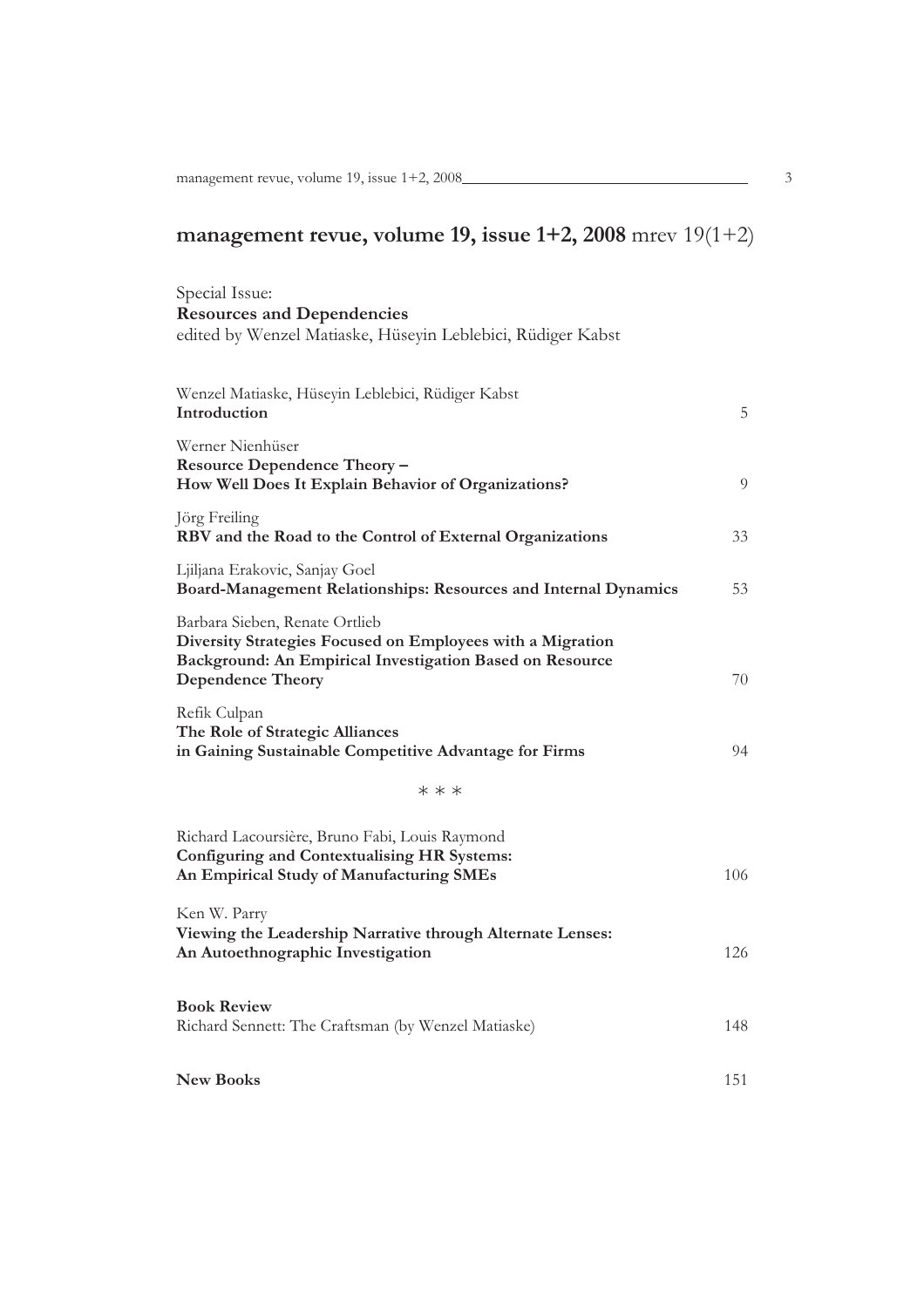Werner Nienhüser\*

## **Resource Dependence Theory – How Well Does It Explain Behavior of Organizations?** \*\*

This article evaluates to what extent Resource Dependence Theory (RDT) is able to explain organizational processes and structures. The evaluation criteria are the empirical corroboration of the theory, its information content and generality, but also how realistic the assumptions of the RDT are. The evaluation shows that the theory is empirically well confirmed. On the whole, Resource Dependence Theory significantly contributes to explaining behavior, structure, stability, and change of organizations.

## Key words: **Resource Dependence Theory, power, behavior of organizations**

*\_\_\_\_\_\_\_\_\_\_\_\_\_\_\_\_\_\_\_\_\_\_\_\_\_\_\_\_\_\_\_\_\_\_\_\_\_\_\_\_\_\_\_\_\_\_\_\_\_\_\_\_\_\_\_\_\_\_\_\_\_\_\_\_\_\_\_* 

 Article received: March 10, 2008 Revised version accepted after double blind review: May 14, 2008.

management revue, 19(1+2): 9-32 ISSN (print) 0935-9915, ISSN (internet) 1861-9908, © Rainer Hampp Verlag, www.Hampp-Verlag.de

Prof. Dr. Werner Nienhüser, University of Duisburg-Essen, Institute of Human Resource Management, Department of Business Administration, Economics, Business Computing and Informatics, Universitätsstrasse 12, D – 45117 Essen, e-mail: werner.nienhueser@uni-due.de.

I would like to thank my research assistents Sharon Morris, Anna Katharina Jacob and Linda Wachtendonk for help in preparing the present text and an anonymous reviewer for helpful comments.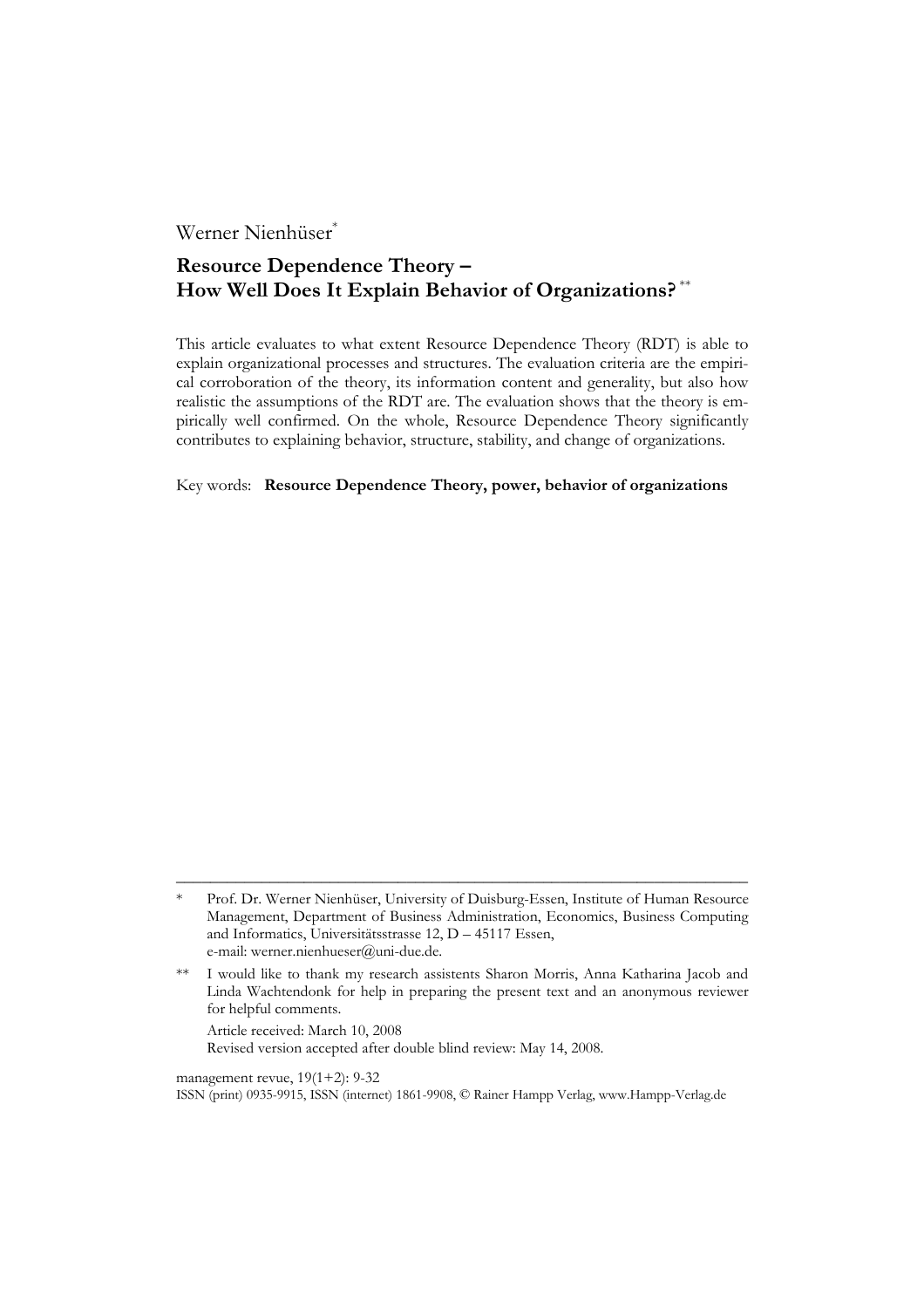## **1. Introduction**

This article deals with the question to what extent Resource Dependence Theory (RDT) is able to explain behavior of organizations. Behavior is understood here in a wide sense, it includes actions and decision making as well as "non-decision-making" (Bachrach/Baratz 1977) and results of decision making and actions, like organizational structures. Differences in the behavior of organizations can be traced back to differences in management decisions which are influenced by external and internal agents controlling critical resources. Those who control critical resources have power, and power influences behavior. RDT also claims to be able to explain how different organizational structures emerge, for example why and how the multidivisional form was created, but also why and under which conditions mergers of firms take place. A theory should cover as many aspects of organizational behavior as possible, and not be limited to specific resources or selected strategies or structures. RDT is such a general approach, claiming considerable explanatory power.

I will proceed in the following way: First of all, I will describe the basic assumptions of the theory. Then I will outline main empirical results and discuss central objections to the theory. Finally I will make a final appraisal about the explanatory power of the theory. The empirical corroboration (cf. for this and other criteria Bacharach 1989) is in the forefront of this article. Alongside the empirical validity, I will take into account the following evaluation criteria: first, the information content because if a theory does not exclude any event it does not make sense to carry out an empirical test. A second important issue is how many facts can be explained by the theory, i.e. whether the theory can account for few or very many dimensions of the behavior of organizations. Finally it is important, how close the propositions are to reality. With this I mean whether RDT is based on a realistic picture of actors and the organization (the assumption of strong rationality, e.g., is a less realistic one).

## **2. Background and basic ideas of Resource Dependence Theory**

#### **2.1 Background**

The concept of the "Resource Dependence Perspective" (1978) gained public awareness through the book by Jeffrey Pfeffer and Gerald Salancik "The External Control of Organizations. A Resource Dependence Perspective" and became widely accepted in the Anglo-American discussion. The fact that Pfeffer/Salancik's book (1978) was republished unrevised (with a new introduction) in 2003 is not the only factor that speaks for its importance. According to citation analyses by Üsdiken/Pasadeos (1995) and Gmür (2002) the publication by Pfeffer/Salancik (1978/2003) belongs to the most frequently quoted works. In the important volume edited by Scott (1994) called "Organizational Sociology", RDT is one out of a total of seven theoretical approaches discussed. It also has a place within a much heeded review by Wright/McMahan (1999) on theoretical perspectives of HR strategies. In addition to this, there are many empirical works which means that one can estimate the relative strength of its explanatory power.

A fundamental assumption of Resource Dependence Theory (RDT) is that dependence on "critical" and important resources influences the actions of organizations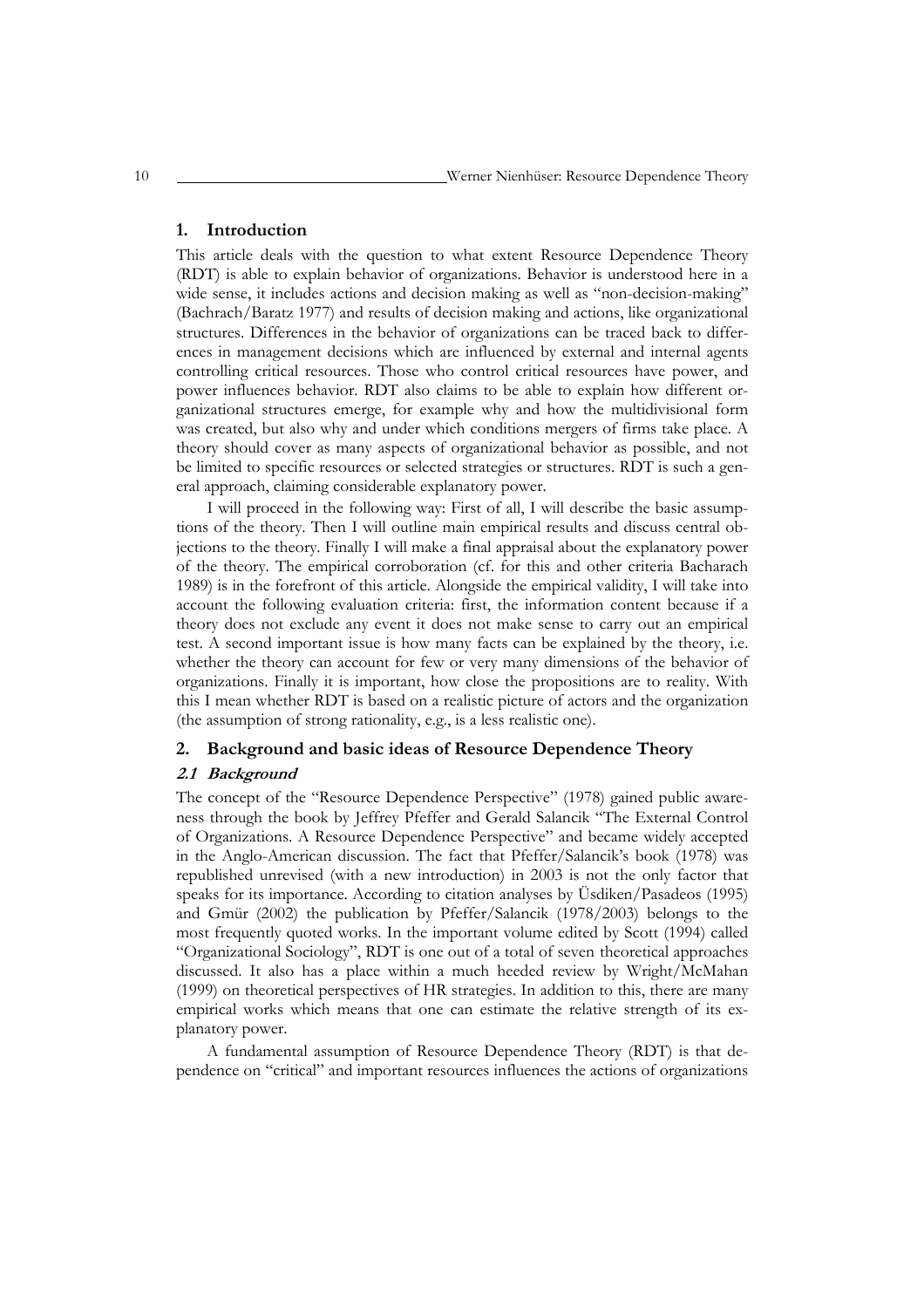and that organizational decisions and actions can be explained depending on the particular dependency situation. The following sketch of the RDT relies essentially on the book of Pfeffer/Salancik as both authors have tried to systemize and integrate all their theoretical ideas and empirical results published in various articles into one comprehensive theoretical approach.

## **2.2 Basic ideas**

One can use a diagram by Pfeffer/Salancik which I have adapted slightly in order to more closely depict RDT. It provides a kind of framework, but does not imply any causal propositions. Pfeffer/Salancik do not formulate a system of logically interconnected propositions but present their theory as being an "essay theory". I will first of all explain the framework of reference and then outline some of the central propositions more closely.

#### **Figure 1: The connection between environment, organization and organizational decisions or actions (adapted from a diagram by Pfeffer/Salancik 2003: 229)**



I have extended Pfeffer/Salancik's diagram (2003) by arrow 2a, the variable "Distribution and control of power outside the organization", and by relationship number 5. In my opinion, the modified diagram describes the complete picture in the argumentation of RDT better.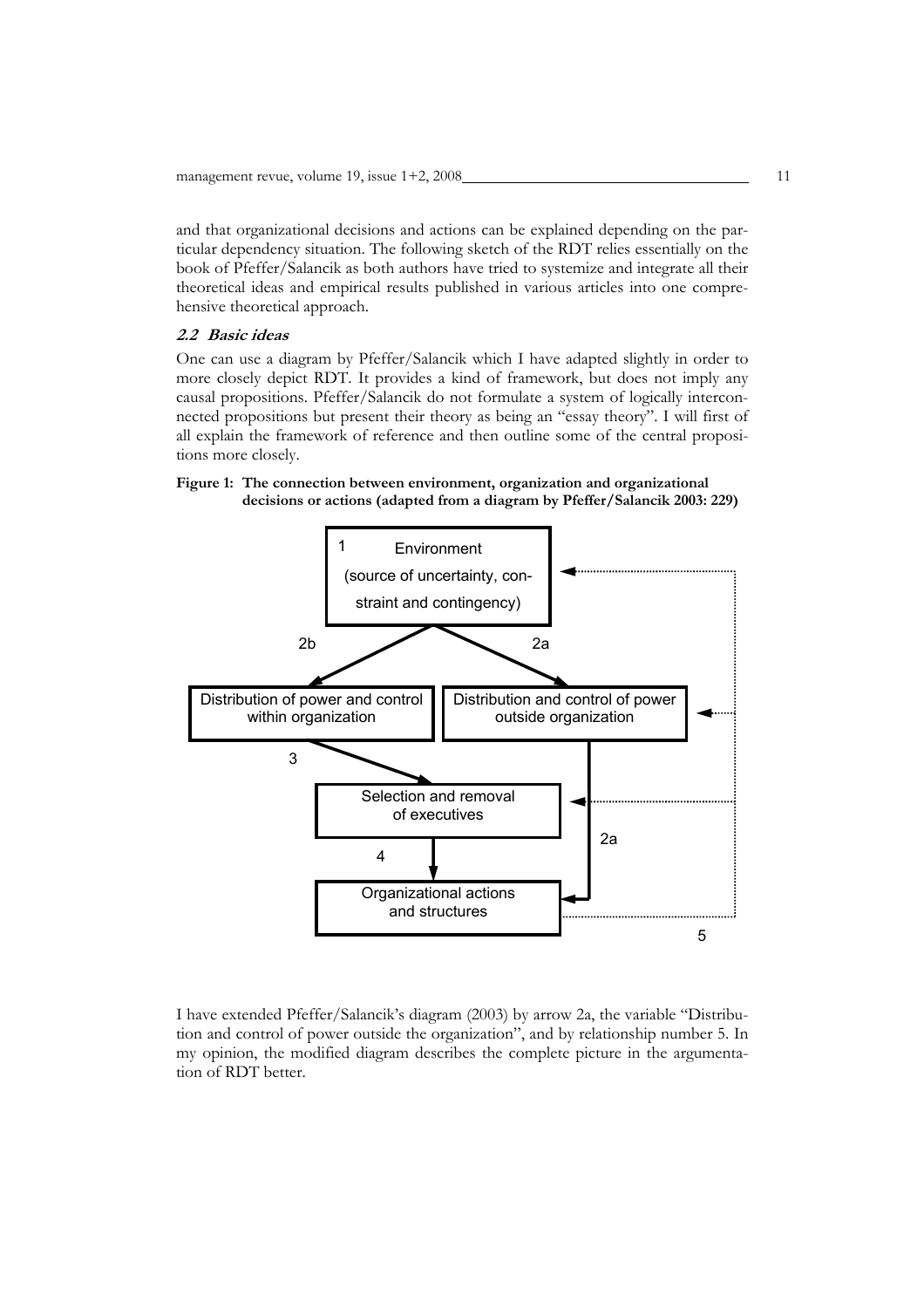## *(1) Environment as a source of uncertainty and constraint*

The central thesis of the theory is as follows: "The central thesis of this book is that to understand the behavior of an organization you must understand the context of that behavior - that is, the ecology of the organization" (Pfeffer/Salancik 2003: 1).

Pfeffer/Salancik (2003: 35) criticize the point that the importance of the environment was always emphasized but most theories concentrated on internal processes of resource use instead of considering processes about gaining resources (Pfeffer/Salancik 2003: 3). RDT postulates that the environment provides "critical" resources needed by the organization. To be able to understand organizational behavior one must first of all clarify which resources are the critical ones. "Criticality measures the ability of the organization to continue functioning in the absence of the resource or in the absence of the market for the output" (Pfeffer/Salancik 2003: 46). A particular resource may only constitute a very small part of total resource needs or costs, but it is critical if the missing of that resource endangers the ability of the organization to function. However, RDT does not argue that the environment and dependency on critical resources directly influence organizational behavior behind the backs of actors involved. Rather, it makes assumptions about actors and their relation to the environment: the theory assumes bounded rationality which takes into account "the limits in formulating and solving complex problems and in processing (receiving, storing, retrieving, transmitting) information" (Simon 1957: 198). At the same time, one can assume that organizations strive to reduce or avoid uncertainty. "Uncertainty refers to the degree to which future states of the world cannot be anticipated and accurately predicted" (Pfeffer/Salancik 2003: 67). The environment is the central source of uncertainty. The extent of uncertainty varies depending on the distribution of critical resources in the environment. Pfeffer/Salancik interpret uncertainty and those environmental dimensions causing it as being scarce resources and their low concentration as well as complexity in an action theory way: it is always about actors who control resources and about other actors who need these resources which result in varying relationships of dependency. If one organization exists with a vast reserve of resources, this reduces the dependency on and conflicts with other actors. Concentration of resources means above all concentration of power. The fewer the number of resources, the higher the concentration of power in the environment, and the more numerous the connections between actors (i.e. complexity), the sooner conflicts and interdependencies arise and the higher the amount of uncertainty is that needs to be reduced. Uncertainty on its own is not a problem. Only when there is uncertainty *and* dependence on critical resources the organization is forced to take measures to reduce uncertainty.1

On the one hand the environment constrains actions in an *objective* way by the amount of available resources. On the other hand the distribution of resources in the environments has to be subjectively perceived and interpreted by managers. "The

<sup>&</sup>lt;sup>1</sup> It is noteworthy to point out that there are similarities here with transaction cost theory. Williamson (e.g. 1984; 1990) argues that problems arise in the case of high uncertainty and dependency on specific resources in the transaction cost theory, i.e. transaction costs.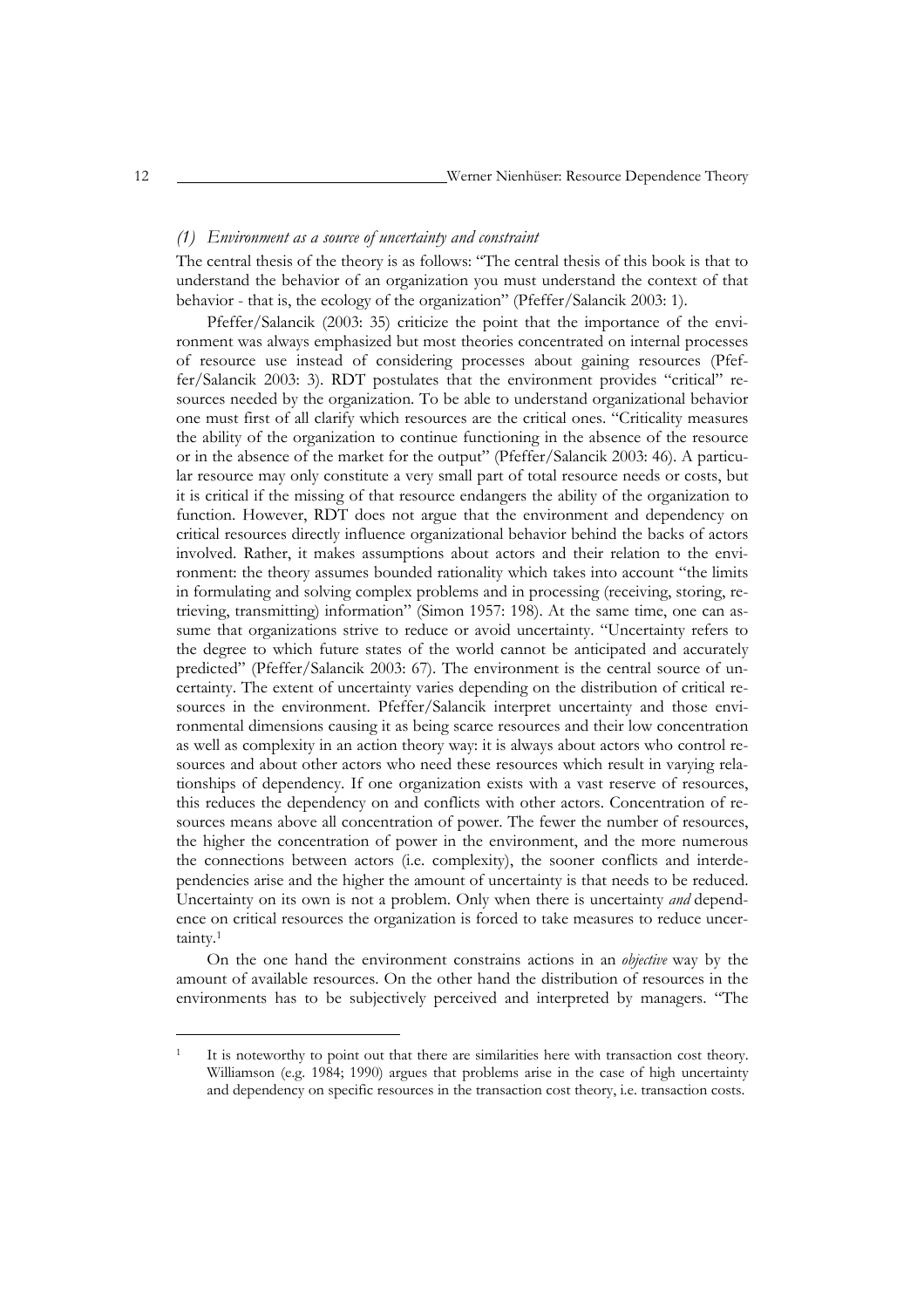concept of constraint explains why individuals account for relatively little variance in the performance and activities of organizational systems" (Pfeffer/Salancik 2003: 15). The context has a stronger effect than preferences or the will of individuals: "The point is that behaviors are frequently constrained by situational contingencies and the individual's effect is relatively small" (Pfeffer/Salancik 2003: 16). Pfeffer/Salancik (2003: 10) refer to empirical studies (Lieberson/O'Connor 1972; Salancik/Pfeffer 1977) showing that variance in political behavior which can be explained by individual differences (by change of managers or majors) are marginal in comparison to variance which can be traced back to differences in the organizational environment. Nevertheless Pfeffer/Salancik do not maintain that management is irrelevant to any extent, because decisions and actions are also influenced by subjective perceptions and interpretations of the environment. "Organizational environments are not given realities; they are created through a process of attention and interpretation. (...) Since there is no way of knowing about the environment except by interpreting ambiguous events, it is important to understand how organizations come to construct perceptions of reality" (Pfeffer/Salancik 2003: 13). The social construction of perceptions of reality according to Pfeffer/Salancik (2003) is influenced by information systems available to an organization, which direct attention to certain information, work selectively and influence meaning. Pfeffer/Salancik (2003: 13) introduce an aspect that takes the primarily materialistic character of "determined by the environment" away from RDT and places it nearer to neoinstitutional theory (see also discussions by Salancik/Cooper Brindle 1997). But contrary to neoinstitutional theories, Pfeffer/Salancik count more strongly on the "power mechanism" instead.

#### *(2) Environment and distribution of power*

One central hypothesis in RDT says that whoever controls resources has the power over those actors who need these resources. Pfeffer/Salancik (2003: 44) refer to exchange theory (Jacobs 1974; Blau 1964), and above all to the power dependency theory by Emerson (1962). The theory of Emerson only needs a few statements: (i) The greater the dependency of actor A upon actor B, the more power actor B has over A. "(ii) The dependence of an actor A upon actor B is,  $(1)$  directly proportional to A's amount of motivational investments in goals mediated by B and (2) inversely proportional to the availability of those goals to A outside the A-B relation" (Emerson 1962: 32).

It is assumed that actors want to reduce their dependence (i.e. increase their power) upon others. What can actor A do now to reduce his dependence? He can first of all try to reduce his need, his "motivational investment", for resources that B controls. Secondly, A can acquire alternative sources of resources. The dependence of A can be further reduced if resources which he controls become more important for B and/or if alternative sources dry up for B.

Pfeffer/Salancik apply these basic propositions to the behavior of organizations: "... in general, organizations will tend to be influenced by those who control the resources they require" (Pfeffer/Salancik 2003: 44). The authors expand on Emerson's assumptions in two ways: first of all they take the idea of bounded rationality seriously and consider that external demands upon the organization are not always recognized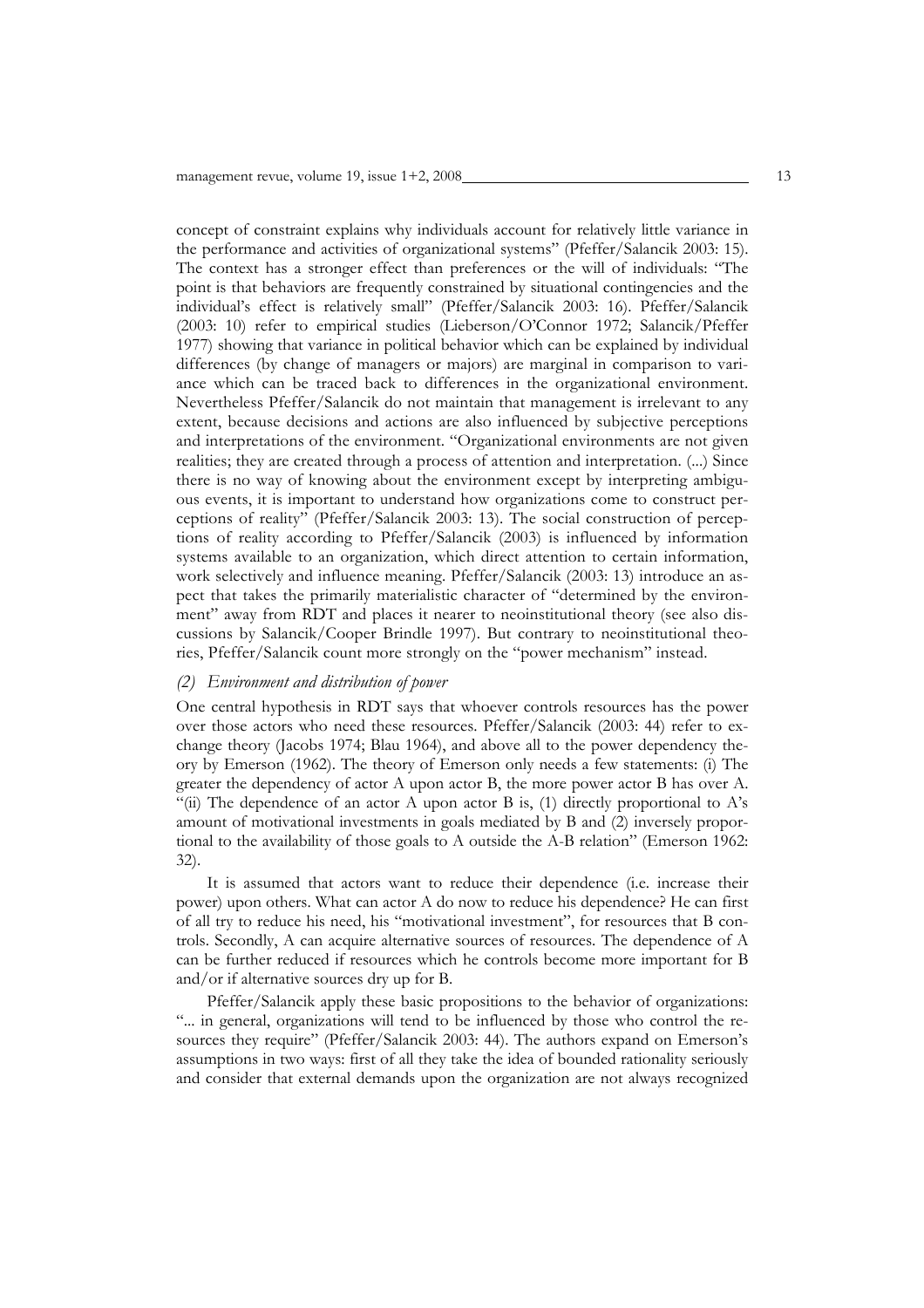and that demanding actors have to deal with the difficulty to judge whether or to which extent her demand has been met. Thus, the variable "perception" is of great importance for organizational behavior. Secondly, they emphasize that a relationship of exchange cannot be reduced to just involving two actors, but the relationship between several actors has to be considered.

Pfeffer/Salancik apply the idea of exchange not only to the relationship between the organization and external actors, but also use to the exchange relationships within the organization. Both departments and individuals exchange resources. Depending on resource control etc., they have more or less power and can influence decisions according to their interests.

## *(2a) External distribution of power and the management of dependency relationships*

Those actors who control a large part of critical resources but do not themselves need any resources from the organization are relatively powerful and will make and want to realize high demands on the organization. The more an organization is dependent, the higher the amount of uncertainty and the more it will try to reduce uncertainties. This is the rationale for the importance of management. Management's behavior is neither completely determined by the environment (as assumed in simple micro-economic models) nor is it (nearly) irrelevant as in ecological population theories, which reduce the role of management to just some cause for "blind" mutations. Management is not seen by Pfeffer/Salancik as an actor maximizing profit or realizing rational strategies. Management has a "scapegoat" function as well as a decision and legitimizing function (Pfeffer/Salancik 2003: 18f.) – besides the above mentioned function of perceiving and interpreting the environment.

The *scapegoat function* of management can be justified by referring to attribution theories. People assume that managers have more influence on organizational decisions than they actually have. The cause of such attributions lies in the fact that a personification creates a feeling of prediction, control and orientation to action (Pfeffer/ Salancik 2003: 16). Discharging a manager may change little on a materialistic level but on a symbolic level it enhances the legitimization and fulfills the demands of important external actors who control resources. If for example a chairman who is made responsible for wrongly aligning a firm's strategy is discharged this is a signal for potential and current shareholders saying that management is capable of action and that they can thus expect a better return on their shares, this can motivate shareholders to provide the organization with more necessary resources.

A second important function is the *decision making and legitimizing function.* Management makes decisions on how environmental requirements (and also on internal actors) can be managed and at the same time legitimizes decisions towards stakeholders.

What *kind of methods are available to management for handling resources and exchange relationships* with the environment? A considerable part of Pfeffer/Salancik's work (2003: 92 ff.) deals with such methods. The first option entails adapting in the sense of organizational compliance: One meets the demands of a particular social actor. However, this strategy is problematic. One not only gives up scope for action but one also increases the probability of further demands and attempts to influence because other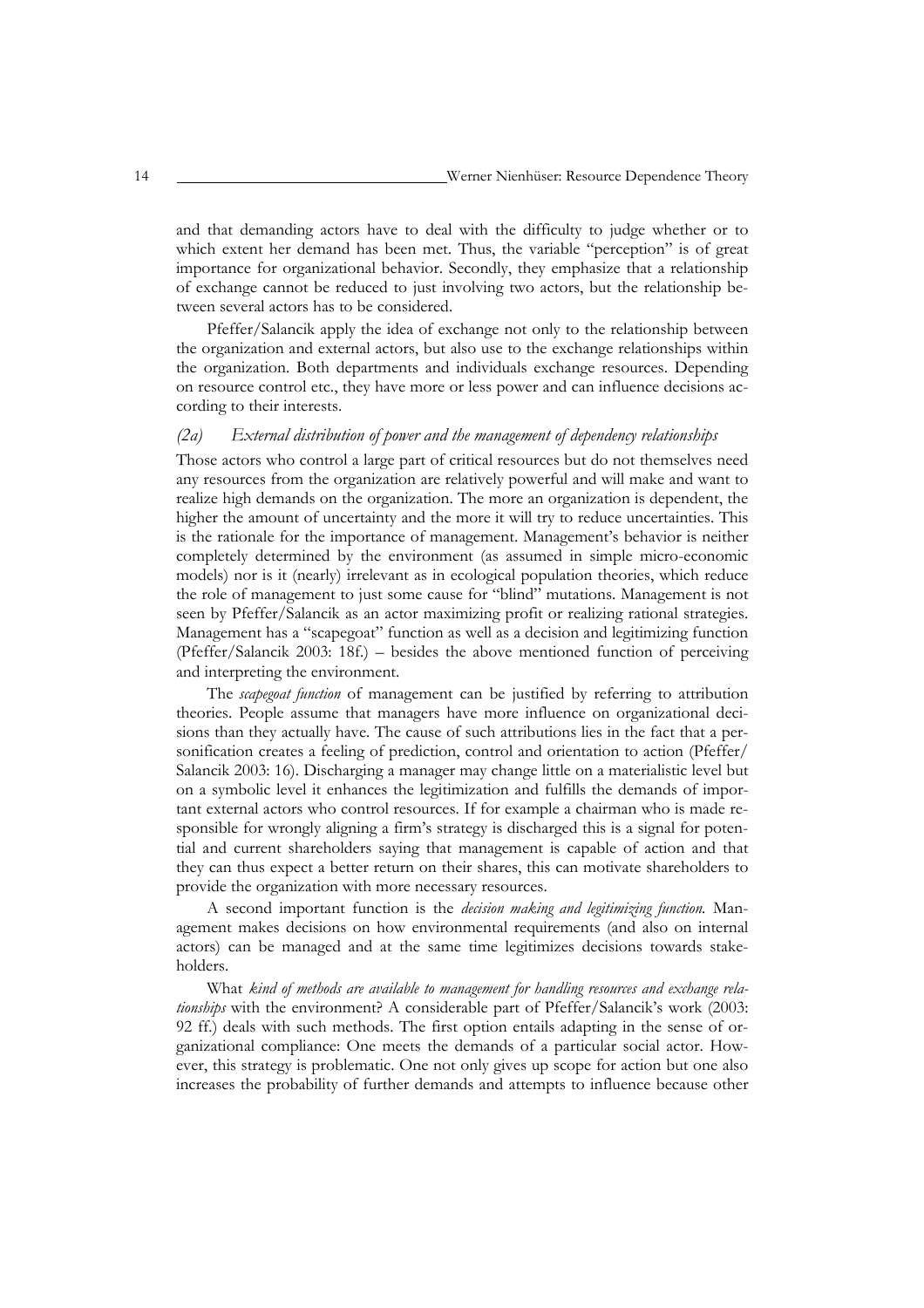actors judge (due to their bounded rationality) the success of earlier attempts at influencing as an indicator for future success. Thus "meek" organizations enhance the probability of further attempts of domination. A second method of action is avoiding influence from the environment. One can avoid demands if one creates the illusion that the demand has already been met, one controls or suppresses certain information or increases the cost of information. One can also try to define criteria by which one measures whether a demand was met or not, one can create information oneself or do PR work by implementing one's own expert. A third strategy involves managing and avoiding dependence. It essentially means creating alternative resources. The fourth strategy is about managing the conditions of social control: one can try to dominate controllers or reduce their dominance.

Pfeffer/Salancik interpret a variety of concrete organizational actions on the basis of these theoretical considerations: From this point of view a firm's mergers has to be understood as a means of reducing uncertainty and controlling resources. Vertical integration is interpreted as an extension of one's own control over resources, horizontal integration as an extended dominance of resource controllers. Other empirically observable strategies aimed at reducing uncertainty and managing the demands of the environment are the use of interlocking boards of directors and the co-option of members of influential organizations in these boards. For example, organizations, boards of directors, and supervisory boards of banks co-opt in order to better gain help to deal with financial uncertainty. Thus the composition of boards reflects the composition of critical resources needed for the organization's survival (Clegg/Rura-Polley 1998: 538).

Pfeffer/Salancik sketch a range of propositions as to how organizations can react to influence attempts but they do not develop systematic propositions about under which conditions which action occurs. They are quite clear with regard to the factors explaining the attempts to influence one or more organizations on another. One factor is the expected success, and the success of past attempts to influence is an indicator for the expected success probability (Pfeffer/Salancik 2003: 95). Another factor explaining the extent of interorganizational attempts of influence is the distribution and the control of critical resources. The more an organization A controls resources which are critical for B, the more A tries to influence B and the more B complies to A's demands (all things equal). But the question under which circumstances organizations comply to or try to avoid attempts of influence, is not answered by systematically derived propositions but only by describing possible actions and giving illustrative examples.

#### *(2b) Internal distribution of power*

Stakeholders are not only to be found outside the organization. Actors within the organization control important resources, too. One of the main hypothesis in RDT states: "Those sub-units most able to cope with the organization's critical problems acquire power in the organization" (Pfeffer/Salancik 2003: 230). For instance, if firms are affected by massive changes in the law, then their internal legal departments are most probably relatively powerful. If product demand is unstable and frequent product changes have to be made then it is probable that the marketing and technical de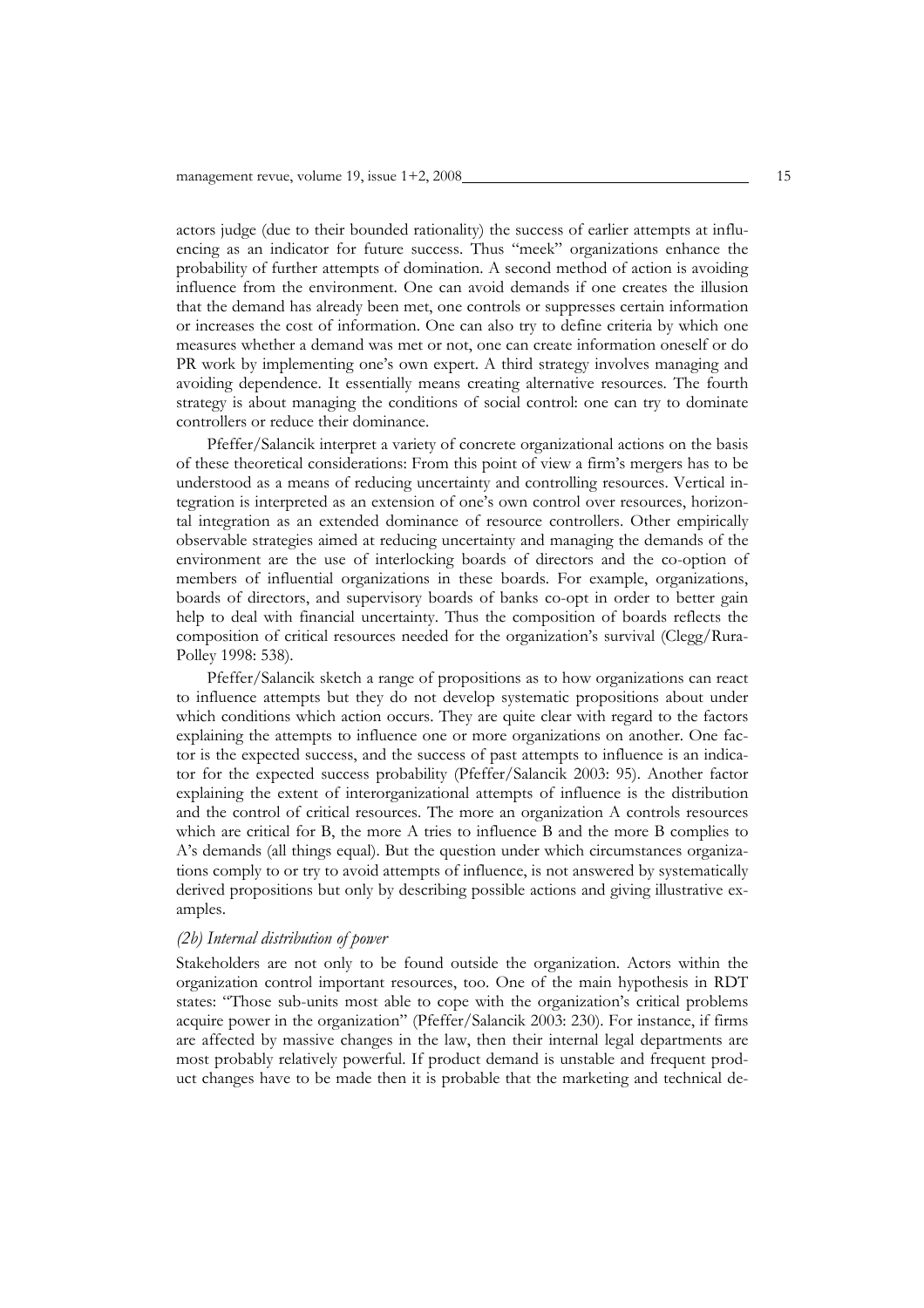partment are more powerful. A further hypothesis says that organizational sub-units try to extend their power over and beyond their contribution to safeguarding of resources for the organization. If environmental changes occur, the dominant sub-unit is not necessarily interested in making everyone aware of these changes to the environment, in case this change might endanger the current power structure (Pfeffer/ Salancik 2003: 234). Members of powerful sub-units will thus try to influence any information seeking criteria there might be. These criteria will direct perception to environmental segments which are favorable for the powerful sub-unit as it can make a contribution to the reduction of uncertainty resulting from these segments.

## *(3) The connection between distribution of power and executive succession*

"To say that organizations are externally controlled or constrained (..) does not specify how. (...) The mechanism is that of executive succession (...)" (Pfeffer/Salancik 2003: 225). "(...) it is likely that power will be used to influence the choice of top administrative personnel" (236). Those who possess great power will prefer to select someone to fill a position who is able, in their opinion, to maintain and enhance their power. Another rationale for this hypothesis is a psychological effect. People tend to prefer people who have similar backgrounds to them (Pfeffer/Salancik 2003: 236), i.e. marketing specialists prefer marketing specialists, lawyers prefer lawyers etc. (Westphal/Zajac 1995). Pfeffer/Salancik insinuate that attempts to maintain power contribute to the survival of the organization, but only as long as there are no major changes in the environment. At the same time, guarantee of survival is definitely a secondary condition for deciding who will fill executive positions. The reproduction of one's own power is at the forefront of the minds of those in power. The result of the decision can be conducive to organizational goals under certain conditions, although this was not necessarily intentional or was at least unimportant at the outset.

## *(4 and 2b) The connection between management structure, distribution of power, and decisions or organizational structures*

By controlling resources, powerful external stakeholders influence the filling of important positions of the organizations' dominant coalition. It is realistically assumed that the interests of powerful decision makers are more likely to be realized than other interests. The decisions lead to actions and organizational structures that suffice power interests and also efficiency interests of dominant coalitions. The efficiency of the organization is thus (only) a means to an end, for the purpose of retaining power. At the same time, actions meet requirements of important suppliers of resources and thus contribute to providing the organization with critical resources and ensure survival of the organization.

## *(5) Feedback effects*

Pfeffer/Salancik (2003) do not use an arrow in their diagram to show an feedback effect, but it is clear that, according to their central arguments, decisions and actions in organizations have an feedback effect, i.e. above all on the resource situation and the demands of powerful groups. Organizations are considered as not being able to balance themselves out again every time by perfectly working feedback effects. There is not always an equilibrium. Thus, actors within organizations may secure their power if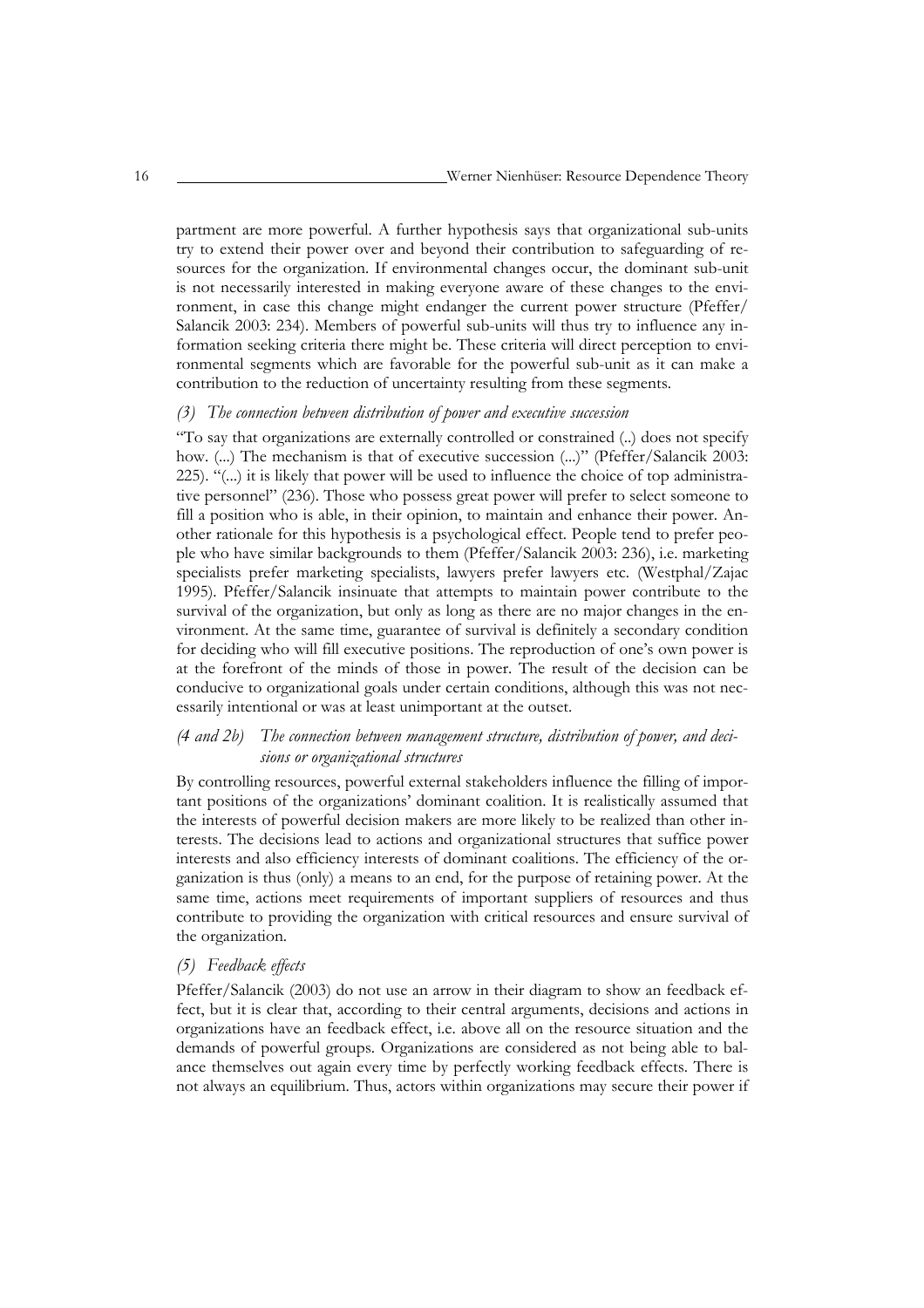they succeed in detaching themselves from the environment and external as well as internal stakeholders. In extreme cases, this can lead to the demise of the organization if it can no longer secure critical resources.

## **2.3 Relationships to other theories**

There are at least two different kinds of relationships of RDT to other theories. I will not discuss this aspect extensively, except to mention two points: First, RDT explicitly draws on more general theoretical ideas, that is to say, the vertical dimension of relationships to other theories. Second, there are several overlaps with other theories concerning terminology and content, this is the horizontal dimension.

With regard to the first point, the vertical dimension, RDT represents an application of more general theoretical ideas to a specific problem. This is the case for most organizational theories where RDT has its foundations especially in social exchange theory. Pfeffer/Salancik explicitly refer to theories relating to social exchange and power as applied by Emerson (1962), Blau (1964) and for example by Thompson (1967), Hickson et al (1971) and White (1974) to problems in organizational theory (Pfeffer 2005: 441). Insofar one may say that RDT is based on well-elaborated and widely accepted theoretical core hypotheses. Or to put it the other way round, all criticism against social exchange theory (e.g. Cropanzano/Mitchell 2005) also hits RDT. The horizontal dimension of relationships to other theories refers to overlaps between RDT and other theories at the same level. The most obvious, at least terminological relationship exists with the Resource Based View (RBV) (Barney 1991). In the centre of both perspectives is the assumption, that the control over critical *resources* of one focal organization is the most important determinant of firm behavior. There are similarities, and some scholars (e.g. Knyphausen-Aufseß 1997; Medcof 2001) argue that RDT and the RBV could and should be combined. But there are also differences between the two approaches: RDT stresses the external environment, it explains actions and reactions of organizations to the demands of the external (to some extent: internal) environment. RDT aims to explain differences in market behavior, but also in organizational structures. The most important mechanism used to explain differences in the behavior of organizations is power (and its equivalent: dependency). In contrast, the RBV focuses on internal, scarce and inimitable resources (Barney 1991). Firms controlling such resources are supposed to gain a competitive advantage in the market. The main mechanism is profit-seeking behavior. That means there are at least two main differences between RDT and the RBV: First, RDT has a stronger external perspective, the RBV a more internal perspective. Second, different assumptions on theoretical mechanisms are used for developing explanations. And third, RDT is a more descriptive, explicative and value-neutral (or critical) approach. The RBV, in contrast, is more prescriptive, which is understandable because it has been developed and is embedded in the discursive context of strategic management.

Because of a lack of space I can not discuss similarities and differences with regard to other theories, like transaction cost economics (Williamson 1985, cf. Tremblay/Coté/Balkin 2003) or institutional theory (Scott 1995; for a short discussion Pfeffer 2005: 448ff.). To put it very briefly: The dependent and independent variables of RDT, transaction cost economics and institutional theory are quite similar,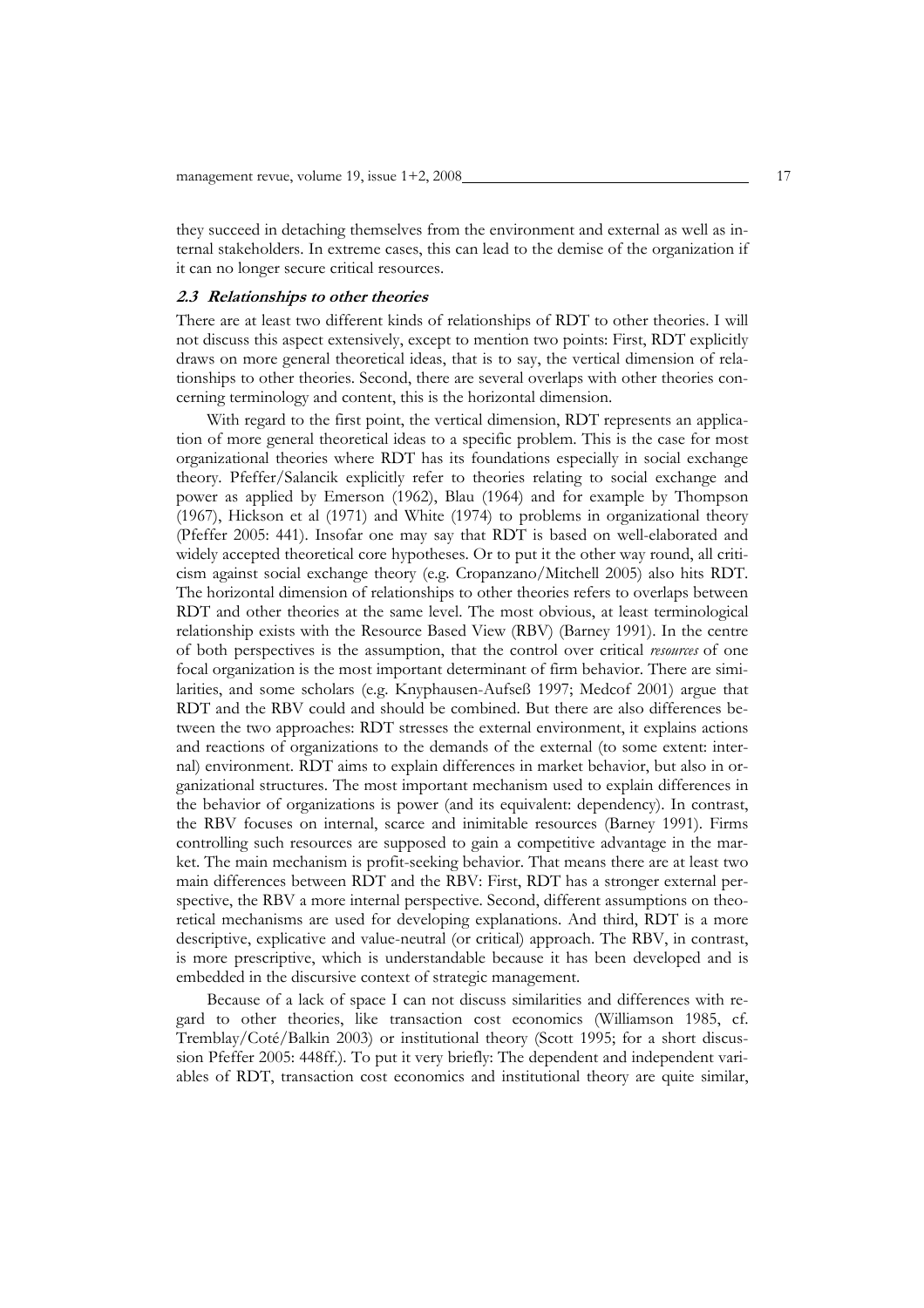but the theoretical mechanisms (the moderating variables) are different: power versus efficiency versus norms and values as "social forces".

#### **2.4 Empirical corroboration**

It is not possible to test such a complex theory like RDT in its entirety because it consists of many hypotheses. Thus empirical results will only be related back to single hypotheses. One can differentiate between three groups of empirical studies in relation to RDT: first of all, studies done by Pfeffer/Salancik and other scientists who work closely with them and can be directly related to statements in the theory, and secondly studies carried out outside this group of scholars and referring explicitly to RDT, and thirdly studies that were carried out in another context but which can be interpreted within the Resource Dependence Theory. I will only sketch out such studies here that directly relate to RDT and to its most important propositions.

A central proposition states: *Organizations (or organizational sub-units) controlling resources that other actors need have power over these actors.*

Resources on which power is based can of course differ considerably from case to case. The work of Provan/Beyer/Kruytbosch (1980) is one example of a study which analyses the relationship between resource control and power. They examined the relationship between non-profit organizations and their umbrella organization financing them and conclude, in agreement with RDT's assumptions, that power over an individual organization is larger the more resources it controls. Resources are relationships that an organization has in a particular community. Resources increase the more connections it has to the elite in the community, the more connections it has to other member organizations (e.g. via personal contacts), and the more their services are in demand within the community. An organization with these characteristics therefore controls valuable resources for the umbrella organization and is more independent and thus more powerful.

Burkhardt/Brass (1990) examine knowledge as a resource of individuals in companies and their positions of power. From a network analytical point of view they suspect that those people that adopt and use new technologies first have a more central network position and are more often asked for advice and possess a stronger position of power. The results confirm this proposition (using a survey of 81 people in a company at four different times).

Saidel (1991) presents further results which support RDT. In a survey of over 80 non-profit and 73 state organizations he found a correlation between the importance of a controlled resource and the influence of the organization controlling this resource.

A *second,* closely related proposition is*: The larger the dependency on resources of actor A from actor B, the more likely A is to meet the demands of B.* 

A row of studies confirm this proposition with regard to the relationship between organizations on one hand and customers and suppliers on the other hand.

In a study of Israeli managers (Pfeffer 1972a) found a positive correlation between the share of turnover, which the company attained by selling products to state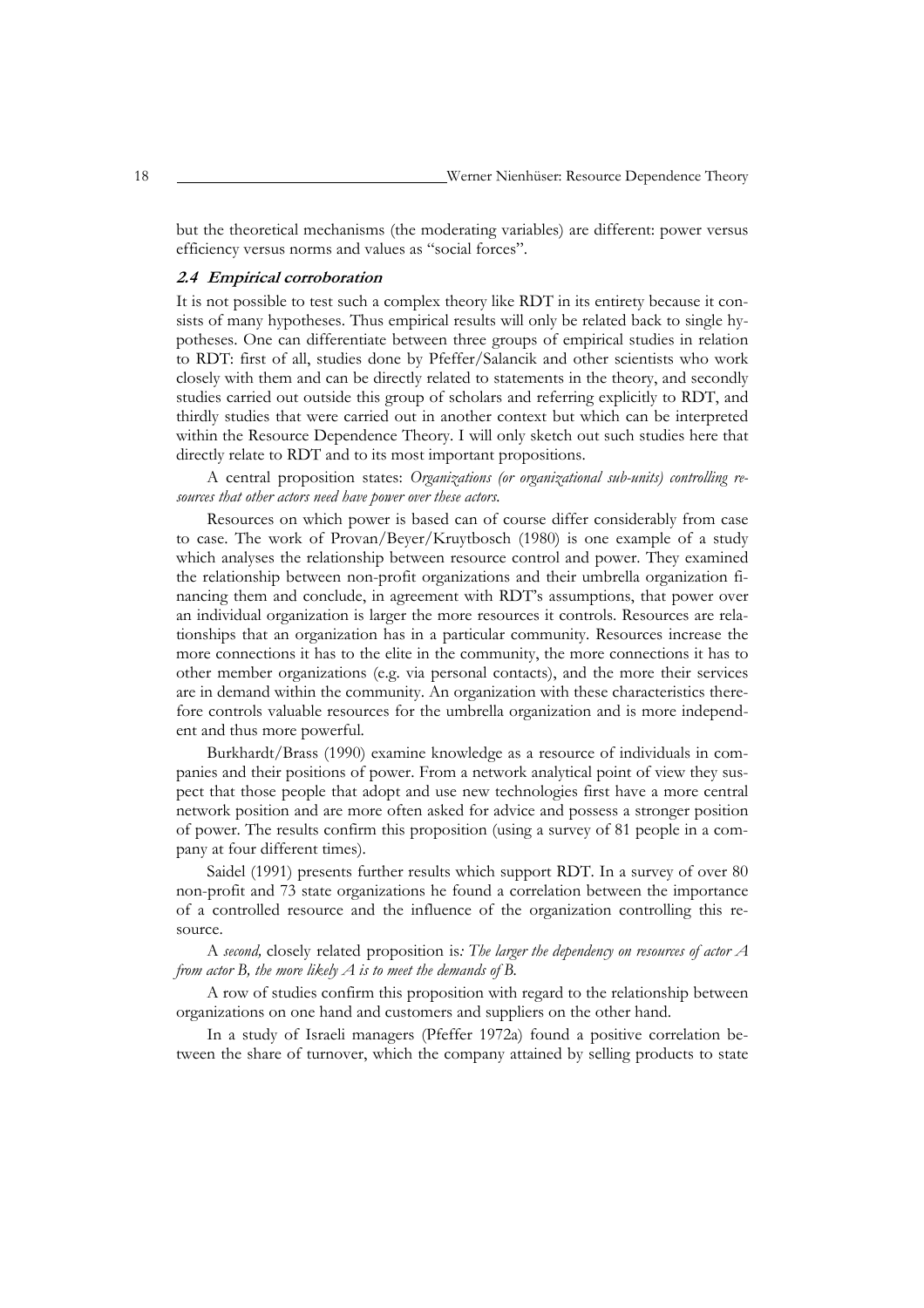organizations, with the willingness to meet demands (hypothetically named to those surveyed) of state actors.

In surveys which analyzed exchange relationships between traders of agricultural products and their main suppliers (producers of tractors) there was proof of a correlation between perceived resource dependency and perceived influence of suppliers (Skinner/Guiltinan 1986; see also Armstrong-Doherty 1996). Provan/Skinner (1989) also likewise examined producer-trader relationships on how dependency on an actor influenced his opportunistic behavior (on opportunism see Williamson 19852). The results show in accordance with RDT that the tendency to behave in an opportunistic way decreases with increasing dependency. Meznar/Nigh (1995) show that companies are in a stronger position to defend themselves from the demands of others the more important the resources are for the others.

Salancik's findings (1979) show that women are thus supported more in firms that are dependent on jobs from state organizations. Those firms more dependent on such jobs are more likely to meet demands of state organizations for equal rights than the less dependent ones.

Morgan/Milliken (1993) found a positive (although low and insignificant) correlation between the proportion of women in an organization and its "family friendly" policy. However, one must critically note that the proportion of women should only have an influence if the female labor force is a critical resource. But this assumption is not always true: If sufficient labor is available (related to a certain job or number of jobs) then women's demand for "family friendly" human resource policies are less likely to be met than in a situation in which the available workforce only consists of a few females. Thus, it is also plausible for this reason that in a similar survey in which the rate of unemployment was controlled for, a significant positive effect of the proportion of women employed (Goodstein 1994). If we assume that female managers represent a critical resource, then we should find a (stronger) positive effect of the proportion of female managers and family friendly practices. This assumption is supported by the results of Ingram/Simons (1995). According to this study, the proportion of female employees shows a negative (insignificant) effect overall but a positive (notably likewise insignificant) effect of the proportion of women at an executive level.

If power increases the probability that demands will be met then one can assume that employees' wages increases, all other things equal, the more powerful they are (see also Balkin/Bannister 1993). The results of Pfeffer/Davis-Blake (1987) confirm this assumption. Jobs which are more important in private and state colleges and universities, e.g. whose job holders control more resources, receive higher salaries compared to the average (see Hambrick/Finkelstein 1995 for similar results).

The connection "resource control creates power" also applies according to RDT for relationships between departments in organizations. A number of studies are avail-

<sup>&</sup>lt;sup>2</sup> These results also illustrate that opportunism refers to a general behavioral tendency, whereas it depends on situational circumstances whether opportunistic behavior occurs. This is what Williamson (1985) means by "strategic behavior" motivated by self-interest seeking.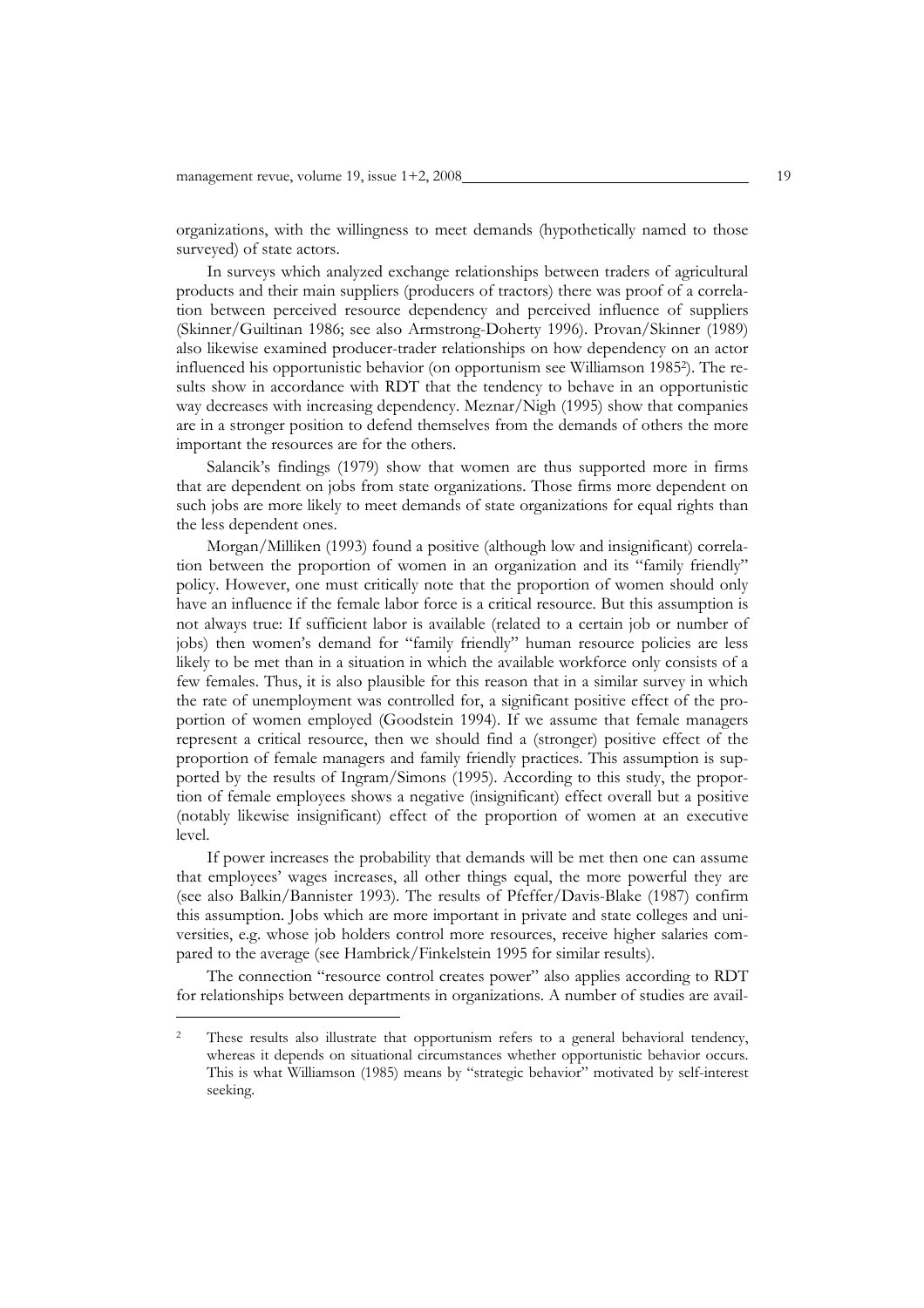able on this subject. For example, university departments (faculties) that require important resources for the university are given more internal resources than other departments that generate fewer and less important resources (Salancik/Pfeffer 1974). Long before RDT became popular in the Anglo-Saxon world, Hickson et al. (1971) formulated and studied the conditions for the power of departments (Hinings et al. 1974).3 These are above all the uncertainty about future events, combined with the ability of a department to overcome this uncertainty, as well as the non-replaceability of a unit and centrality (i.e. the extent of connections to other units). These propositions have been confirmed in several studies (Hinings et al. 1974; Saunders/Scamell 1982; Lachman 1989).

A *third* important proposition can be phrased as follows*: uncertainty triggers off strategies to reduce uncertainty.* 

This proposition has above all been tested in the fields of mergers, interlocking boards of directors, and organizational structures. But apart from this, there are studies which analyze the reactions of founders of firms to dependency on important workers and to control of resources in the form of suppressing new technologies. Let us examine these studies more closely.

Pfeffer (1972b) showed in empirical tests that *mergers* occur more often in industries highly dependent on resources and where uncertainty is high. Uncertainty is especially high when markets are concentrated to a moderate extent. Uncertainty is low when the market is highly concentrated because only a few actors are involved and their behavior can be observed, predicted and be coordinated comparatively easily. Uncertainty is low even when the market is not very concentrated due to low interdependency. Only for medium concentration4 are there many actors where their actions have to be predicted or coordinated and at the same time there are so few in the sense that one cannot reduce resource dependency by switching suppliers. Finkelstein (1997) replicated Pfeffer's study (1972b), relating to the period from 1948 to 1969, and ascertained additional data for the period up until 1992. The correlations are nearly identical for the period surveyed by Pfeffer and his results can be confirmed when controlling for other influencing factors for mergers (see Butler/Sohod 1995 for further results). Palmer/Barber/Zhou/Soysal (1995) examined how resource dependency affects the probability for friendly or hostile takeovers. According to RDT, so the authors say, one would expect that firms with an unfavorable position in the dependency network welcome takeovers because they can improve their position, and thus friendly takeovers should be more probable. On the other hand, autonomous, strongly independent firms should have less of an incentive to be taken over and defend themselves which makes a hostile takeover more likely. However, according to the authors, the findings only partially support these propositions. Casciaro/Piskorski (2005) have reformulated central propositions of RDT and tested with data on interindustry mergers and acquisitions among U.S. public companies in the period from 1985 to 2000.

<sup>3</sup> In the year 1976, Gerald Salancik spent some time with David Hickson's team at Bradford University, see Clegg/Rura-Polley (1998: 538).

<sup>&</sup>lt;sup>4</sup> This is similar to an oligopolistic situation. In their book Pfeffer/Salancik (2003: 175) refer explicitly to oligopolies and oligopoly theory.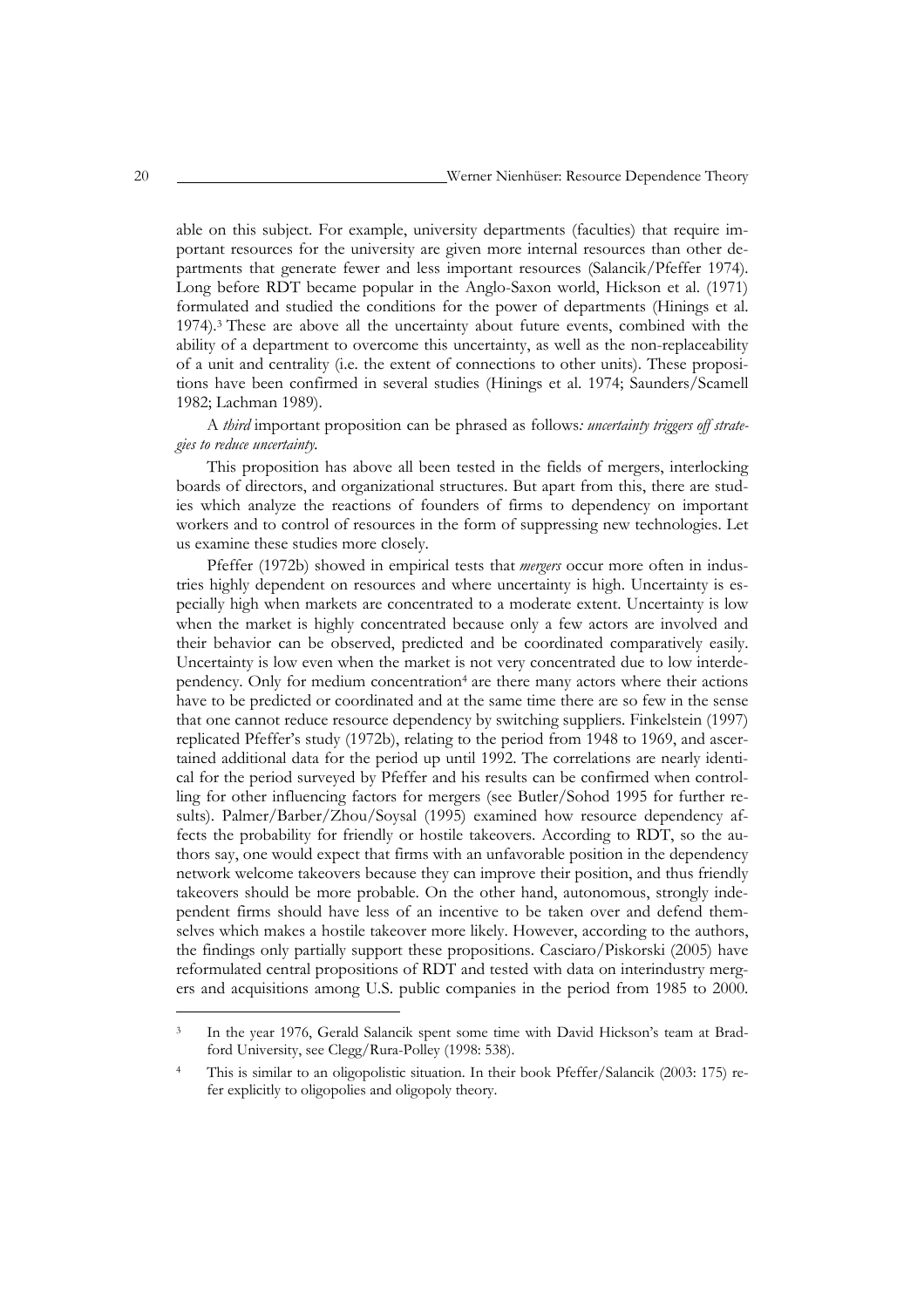They conclude that their reformulated RDT model is a "powerful explanation of interorganizational action" (167).

*Interlocking boards of directors* constitute a strategy to reduce uncertainty in the same way. According to Pfeffer's (1972c; 1973) findings, size and composition of the board of directors are affected by resource dependency. The probability of cooptation increases with the extent that an individual controls resources and thus reduces uncertainty. The results of the study by Lang/Lockhart (1990) support this assumption: The stronger an industry is deregulated, the larger is its resource dependency and the more there is board interlocking (see also Schreyögg/Papenheim-Tockhorn 1995). Hillman/Shropshire/Cannella (2007) find that the likelihood of female representation on boards of directors is higher in larger organizations, in industries with more female employment and in organizations with a higher number of linkages to firms with female representation on the board. They argue that large firms have a higher need for legitimacy. The larger the female employment bases the higher the need for legitimacy in the eyes of potential and current employees. The rationale for the linkage or network effect is the assumption that the exchange of information and the diffusion of diversity practices is enhanced between companies with female representation on the board.5

Tolbert (1985) examined the connection between resource dependency and *organizational structure*. The proposition based on RDT is as follows: The greater the resource dependency, the more the organization can differentiate itself according to this dependency. But she does argue, relating back to the neo-institutional approach (Scott 1995), that this proposition is only valid under certain conditions. One cannot always expect differentiating out; only when this structure can be reconciled with the leading views on "right" structures. The results confirm her opinion. Tolbert interprets the results as limiting the validity of RDT. Such an interpretation seems to me to be questionable however, since RDT determines that valid norms and values should be included as constraints. However, most of Pfeffer's surveys mainly concentrate on "objective" aspects and do not include such factors although the later very clearly neoinstitutional studies by Salancik (e.g. Salancik/Goodrick 1996) are different. Thus, Tolbert's intent to give RDT a materialistic meaning is not quite suitable.

Baker/Aldrich (2003) examined how company founders react to the dependency on employees who possess qualifications as critical resource. There are two *patterns of human resource politics* which confirm the assumptions of RDT: For one, employers create alternatives for "irreplaceable" staff by recruiting further suitable staff and thus reducing their dependency. On the other hand, they make such powerful staff dependent on the organization by better fringe benefits and other financial sources of motiva-

<sup>&</sup>lt;sup>5</sup> The resource-based view would interprete strategies at the level of single organizations differently from RDT: It implies that organizations seek to develop strategic, inimitable competencies, whereas RDT theorists would tell us that organizations try to reduce their uncertainty and dependence. The assumption of RDT seems to be more general, that is, to develop inimitable resources is only one of several strategies to reduce uncertainty. Thus the potential explanation power of RDT is higher.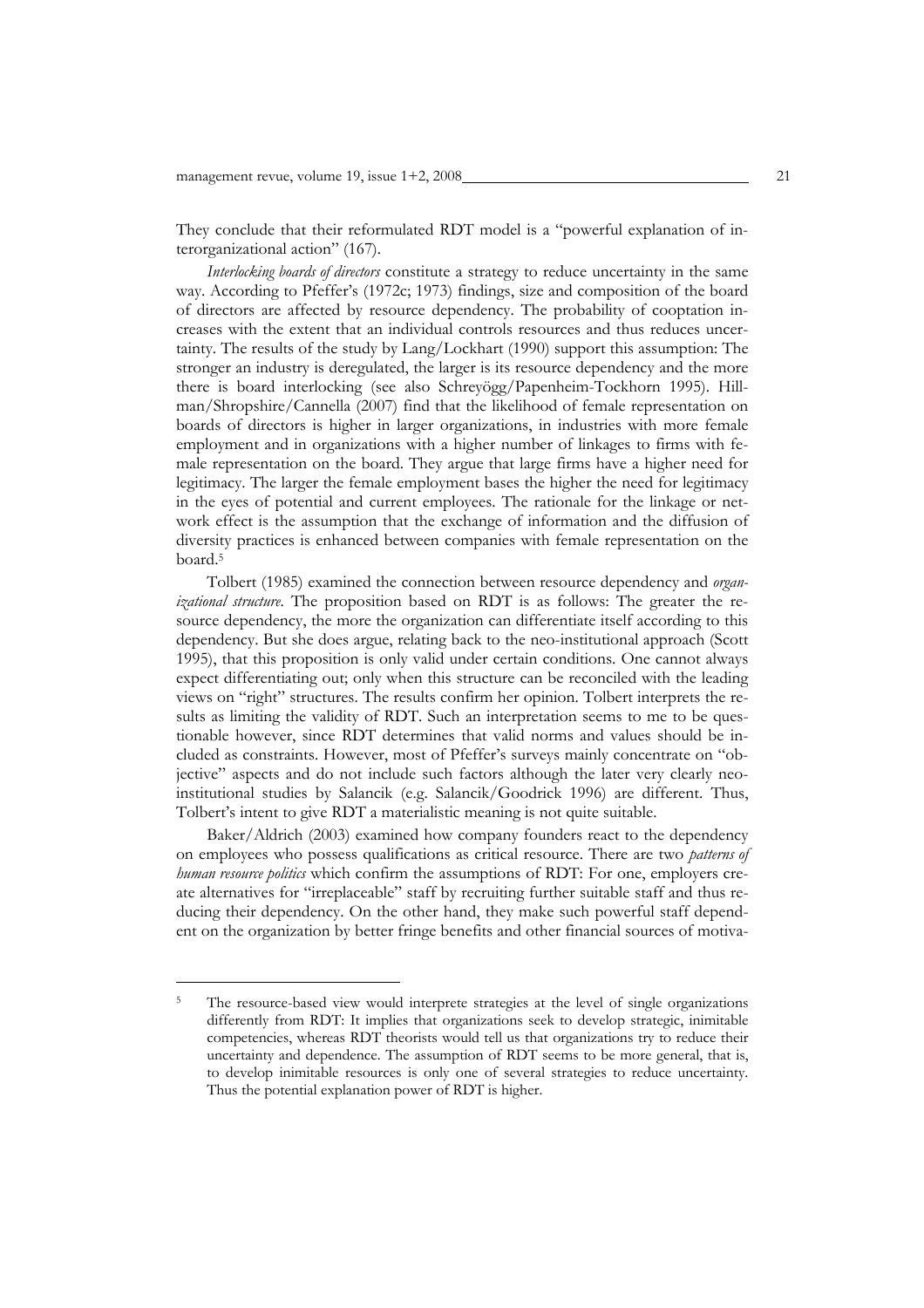tion. Interviews also clarify that the motives of entrepreneurs match those assumed in RDT, but this has relatively rarely been tested empirically.

Strategies to reduce dependency or to increase resource control are manifold. How much control can be attained depends on the particular area of resources. One interesting and important strategy was studied by Dunford (1987). The aim was to find out whether and how companies gain control over new technologies and information about these technologies. Dunford analyzed cases in which technological patent and conflicts between competitors had been taken to court. The result was that companies tried to retain control over inventions although they do not always fully use them themselves. They really only want to prevent other firms from using them and not only let inventions be patented but also buy patents and let all new technologies around them be patented to prevent e.g. machines with similar functions from being replicated and used. Together with other companies they create patent pools, keep information secret, muffle the interest about new inventions by launching negative information etc. Dunford unfortunately does not investigate under which conditions, which type of strategy and to which extent it occurs, although this work does point out that it is necessary and possible depending on the area being examined to deduct different forms and shapes of resource control and thus to make the theory empirically fruitful.

## A fourth proposition is: *Implementing "correct" strategies to reduce uncertainty has a positive effect on organizational performance.*

According to this proposition, successful organizations should have different, more strongly "interweaved" connections between management and control instances than those less successful. Pfeffer (1972c) indeed finds that firms that correspond rather with a "optimal" board structure and size are more successful. Boyd (1990) also finds that the correlation between uncertainty and stronger interlocking boards of directors are stronger in "high performing" firms. Sheppard (1995) tested whether those companies who survive or do not survive differ in the variables that RDT highlights as being essential for a firms' performance, i.e. on procuring critical resources. It is shown that the amount of controlled resources, the number of personal interconnections that a company has (number of board members in other companies), but also the stability of the industry (low uncertainty) has positive effects on the ability of a firm to survive.

*A fifth proposition can be phrased like this:* Powerful actors use their power to their advantage; that also means that they try to extend their power over and above their contribution to resource control. Their power is reinforced and it cannot be reduced again easily by changes in resource demands of the organizations.

Various studies (Pfeffer/Salancik 1977; Salancik/Pfeffer 1980; Allen/Panian 1982) have proven that powerful actors in firms have a longer period of service to the firm than those less powerful. It seems obvious that they are needed for longer due to the functionality of the resources controlled by them and thus they remain in the organization for longer periods of time. One cannot miscount the fact that powerful managers can better defend themselves when environmental change occurs and they retain their positions for longer, using their abilities to secure resources. One study by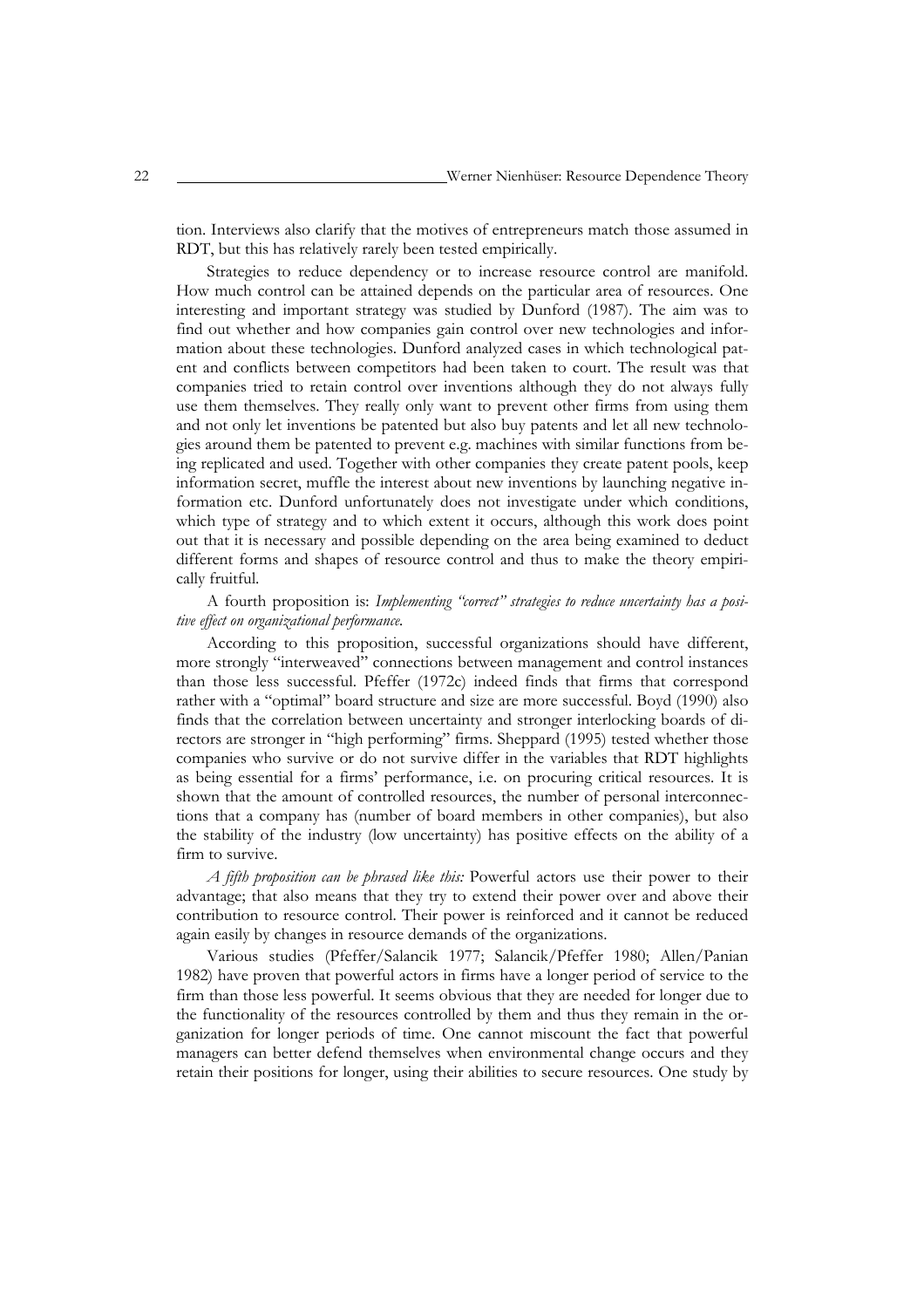Boeker (1992) shows that this affects resources and thus creates attempts to stabilize power. Boeker analyses the connection between low performance and the dismissal of senior managers in a total of 67 companies over a period of 22 years. He finds that low performance increases the probability for a change in management, but powerful managers are more likely to be in a position to retain their jobs. The conditions under which this is the case are also given (Boeker 1992): Managers are more likely to stay in their positions the more capital they have invested in the company, the more the company's capital owned by others is spread (i.e. the less powerful other actors are, because opposition is harder to organize and faces a more difficult task if capital is spread widely rather than in a limited way), and finally the lower the number of external members on the board, and the larger the number of management members who the CEO recruited himself. These results are so close to RDT that one hardly needs to interpret them anymore.

Fligstein (1987) analyzed 100 of the largest companies in the US from 1919 to 1979 and asked, among other things, why the number of presidents from the Financial Department has increased. In general, as Fligstein notes with a view on RDT, those people who control critical resources become president. The resources that are critical change within the course of time. On a company level, strategies and structures require a certain knowledge. People who possess this knowledge are promoted with a higher probability. This proposition is confirmed. However, there are institutionalized ideologies that are influential, independent of "knowledge promoting" strategies and structures. The more companies think that one must have a president with a financial background, the higher the probability that such a position will be filled by a corresponding person. Hambrick (1981) argues that not only the environmental situation influences power, but that one must also consider the connection to the corporate strategy. He could confirm empirically that the power of top management is larger, the more the combination of strategy and environment requires certain qualifications.

There are further empirical works which can be related to the above mentioned propositions, but these are mainly descriptive case studies, e.g. about the resource and power relationships between airlines in the South Pacific (Taylor/Kissling 1983), about the power of churches (Jun/Armstrong 1997), about the fusion of educational institutions in Great Britain (Chadwick 1997), or about union mergers in the British and Australian Radio and Film Industry (Campling/Cook/Michelsen 1998). In addition, there are studies that examine the effects of resource dependency when implementing practices such as Total Quality Management in Retirement Homes (Zinn/ Weech/Brannon 1998) or "just in time" (Handfield 1993).

Table 1 summarizes the most important empirical results. I do not describe the differences in methods (qualitative or quantitative), samples, statistical methods, effects etc. This is first and foremost due to a lack of space but I would also like to avoid the impression that the results of this very heterogeneous collection of empirical studies could be interpreted in a meta-analytic way. One has to take the whole pattern into account, not just the effects on average.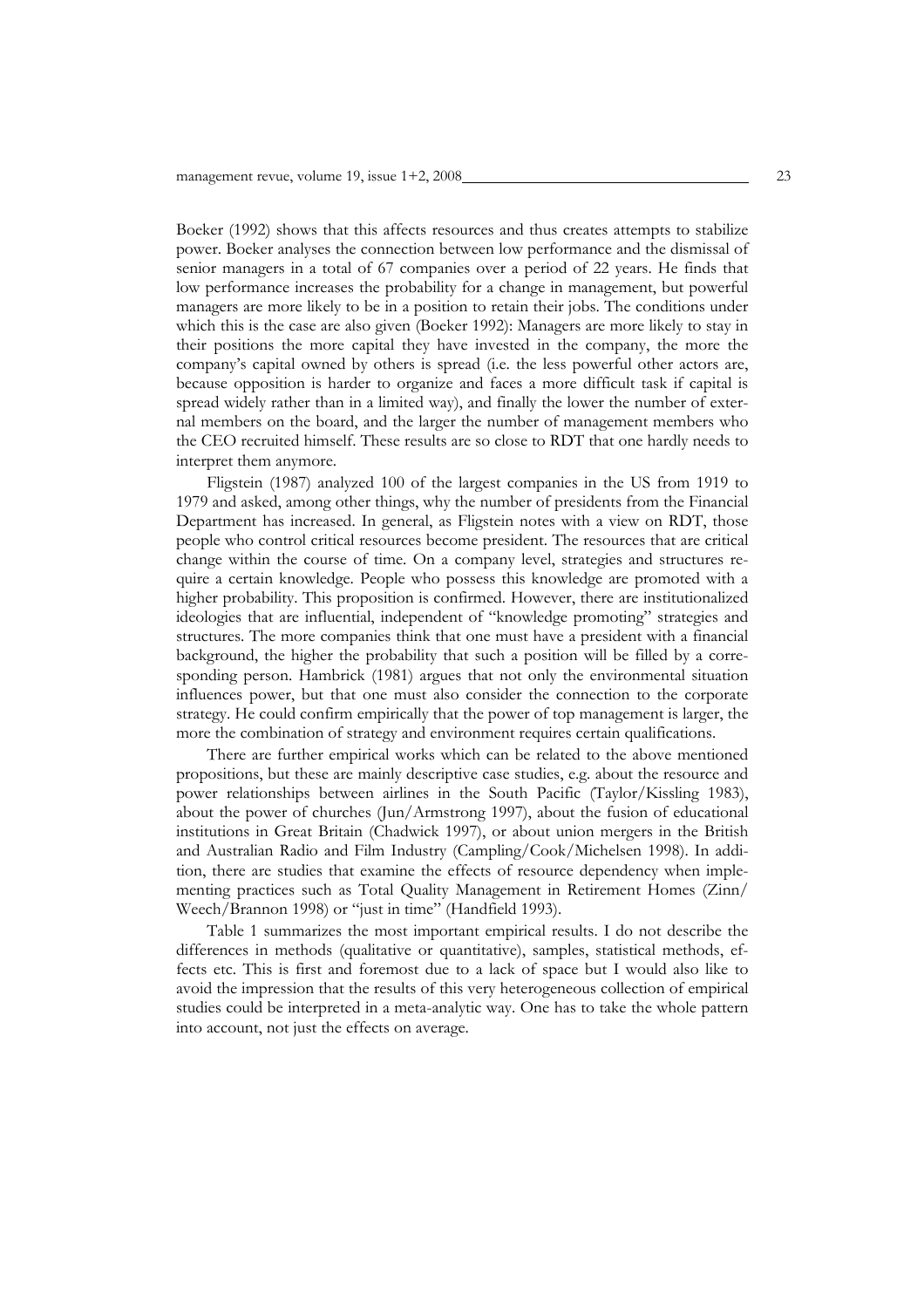**Table 1: Summarization of most important propositions and empirical studies** 

| Propositions                                                             | ÷,<br>Most important results of empirical studies                                                                                                     |
|--------------------------------------------------------------------------|-------------------------------------------------------------------------------------------------------------------------------------------------------|
| Organizations (or organizational                                         | $\overline{\phantom{a}}$<br>The more relationships a non-profit organization has in a particular community, the                                       |
| sub-units) controlling resources that                                    | higher its power (Provan/Beyer/Kruytbosch 1980)                                                                                                       |
| other executives need have power                                         | Positive effect of the importance of a resource controlled by an organization on the                                                                  |
| over these executives.                                                   | power of this organization (Burkhardt/Brass 1990; Saidel 1991)                                                                                        |
| The larger the dependency on re-                                         | Positive relationship between the share of turnover of sellers and the willingness to<br>$\overline{\phantom{a}}$                                     |
| sources of actor A from actor B, the                                     | meet demands of buyers (Pfeffer 1972a)                                                                                                                |
| more likely A is to meet the de-                                         | Positive relationship between perceived resource dependency and perceived influ-<br>$\overline{\phantom{a}}$                                          |
| mands of B.                                                              | ence of suppliers (Skinner/Guiltinan 1986; Armstrong-Doherty 1996)                                                                                    |
|                                                                          | Dependency reduces opportunistic behavior (Provan/Skinner 1989)<br>$\overline{a}$                                                                     |
|                                                                          | The more important the resources an enterprise controls are for others, the stronger is<br>÷,                                                         |
|                                                                          | the position to defend themselves from the demands of others (Meznar/Nigh 1995)                                                                       |
|                                                                          | Firms more dependent on jobs from state organizations are more likely to meet de-<br>$\overline{a}$                                                   |
|                                                                          | mands of state organizations for equal rights (Salancik 1979)                                                                                         |
|                                                                          | The higher the proportion of women in an organization the higher the likelihood of a<br>$\overline{a}$                                                |
|                                                                          | "family friendly" policy (positive effect: Morgan/Milliken 1992; Goodstein 1994; negative                                                             |
|                                                                          | but insignificant effect of the proportion of female employees, but a positive, insignifi-                                                            |
|                                                                          | cant effect of the proportion of women at an executive level: Ingram/Simons 1995)                                                                     |
|                                                                          | The higher the power of employees, the higher are their wages (all other things                                                                       |
|                                                                          | equal) (Pfeffer/Davis-Blake 1987; Hambrick/Finkelstein 1995)                                                                                          |
|                                                                          | Departments that require important resources are given more internal resources                                                                        |
|                                                                          | than other departments (Salancik/Pfeffer 1974; Hinings et al. 1974; Saun-                                                                             |
|                                                                          | ders/Scamell 1982; Lachman 1989)                                                                                                                      |
| Uncertainty triggers off strategies to                                   | <b>Mergers and acquisitions</b>                                                                                                                       |
| reduce uncertainty.                                                      | Median concentration in industries (that means: high uncertainty) leads to mergers                                                                    |
|                                                                          | (Pfeffer 1972b; Finkelstein 1997)                                                                                                                     |
|                                                                          | The higher the resource dependency the higher the probability for friendly or hostile<br>$\overline{a}$                                               |
|                                                                          | takeovers (Palmer/Barber/Zhou/Soysal 1995, but only partial support for the propo-                                                                    |
|                                                                          | sition)                                                                                                                                               |
|                                                                          | Resource dependency has an effect on interindustry mergers and acquisitions<br>÷,                                                                     |
|                                                                          | (Casciaro/Piskorski 2005)                                                                                                                             |
|                                                                          | Interlocking boards of directors                                                                                                                      |
|                                                                          | The probability of cooperation of an individual increases with the extent that an indi-<br>$\overline{\phantom{a}}$                                   |
|                                                                          | vidual controls critical resources (Pfeffer 1972c; 1973)                                                                                              |
|                                                                          | The stronger an industry is deregulated, the larger its resource dependency is and                                                                    |
|                                                                          | the more there is board interlocking (Lang/Lockhart 1990)                                                                                             |
|                                                                          | Large firms with a high proportion of female employees have a higher need for le-<br>$\overline{a}$                                                   |
|                                                                          | gitimacy in general and with regard to their potential and current female employees.                                                                  |
|                                                                          | Thus these firms show a higher likelihood of female representation on boards of di-                                                                   |
|                                                                          | rectors (Hillman/Shropshire/Cannella 2007).                                                                                                           |
|                                                                          | Organizational structure and strategies                                                                                                               |
|                                                                          | Connection between resource dependency and organizational differentiation (mixed                                                                      |
|                                                                          | results: Tolbert 1985)                                                                                                                                |
|                                                                          | Companies gain control over new technologies and information about these tech-<br>$\overline{\phantom{a}}$                                            |
|                                                                          | nologies to reduce dependency or to increase resource control (Dunford 1987)                                                                          |
|                                                                          | Company founders react to the dependency on employees who possess qualifica-<br>$\overline{a}$                                                        |
|                                                                          | tions as critical resource by reducing their dependency (Baker/Aldrich 2003)                                                                          |
| A fourth proposition is: Implement-                                      | Positive effects of resource control strategies and structures on organizational<br>performance or survival (Pfeffer 1972c; Boyd 1990; Sheppard 1995) |
| ing "correct" strategies to reduce                                       |                                                                                                                                                       |
| uncertainty which has a positive ef-                                     |                                                                                                                                                       |
| fect on organizational performance.<br>Powerful executives try to extend | Powerful executives in firms have a longer period of service to the firm than those<br>$\overline{\phantom{a}}$                                       |
|                                                                          |                                                                                                                                                       |
| their power over and above their<br>contribution to resource control.    | less powerful (Pfeffer/Salancik 1977; Salancik/Pfeffer 1980; Allen/Panian 1982;                                                                       |
| Their power is reinforced and it                                         | Boeker 1992)<br>Positive effect of dependency of financial resources on the social structure of presi-<br>$\overline{\phantom{a}}$                    |
| cannot be reduced again easily by                                        | dents in large US companies (Fligstein 1987)                                                                                                          |
| changes in resource demands of                                           | The power of top management is higher, the more the combination of strategy and<br>$\overline{\phantom{a}}$                                           |
| the organizations.                                                       | environment requires certain qualifications (Hambrick 1981)                                                                                           |
|                                                                          |                                                                                                                                                       |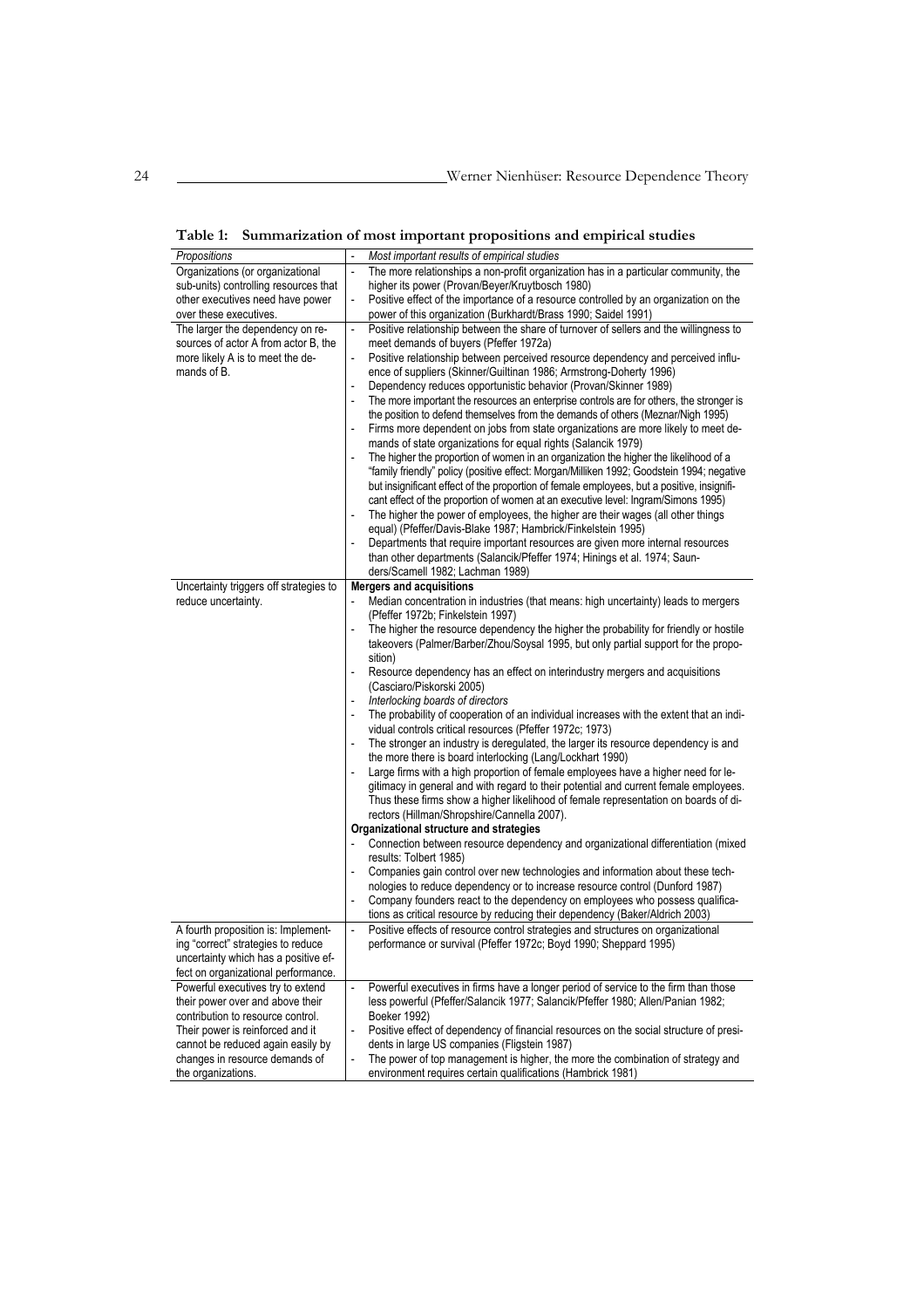## **3. Discussion**

#### **3.1 Empirical confirmation of RDT**

Overall, empirical studies support RDT, but very often one finds only very weak effects and a very low proportion of explained variance. But this is not very different from other theories.

A lot of confirming work has been done by Pfeffer, Salancik or from a number of various scientists associated with them or with their theory (as pointed out by Clegg/ Rura-Polley 1998: 540). Studies which test RDT in a strict sense, in particular in comparison to other theories, are limited (Pfeffer 2003: xx, xvi; Casciaro/Piskorski 2005: 167). This situation hardly differs from other theories. One could understand the study of Tremblay/Coté/Balkin (2003) as an exception, because it tries to test agency, transaction cost and resource dependence theory. But the empirical measures are only loosely related to the theoretical constructs of these theories, and Tramblay/Coté/ Balkin (2003) combine the propositions of the three theories mentioned above rather than to test them as "competing explanations". Also others combine RDT with different theories (for instance Buvik/Gronhaug 2000 and Buvik/Reve 2002 with transaction cost theory and Corcoran/Shackman 2007 with institutional theory). One reason for missing comparative theory tests may be that one can hardly show with one and the same set of data that for example transaction cost theory is correct and RDT is wrong.

That we do not find so many empirical tests of RDT respectively negative results may be due to another reason. Whoever has gained data with a RDT backdrop and then established that his explanation failed with the aid of RDT will not be very motivated to publish these results. And journals are reluctant to accept statistically insignificant, falsifying research results (Begg/Berlin 1988). There are more reasons for theory tests being generally "weak". Data is frequently too unspecific because it has been collected for other purposes and measures are often "far off" from the theoretical constructs of RDT. Central concepts like "uncertainty" are banished into a black box (Clegg/Rura-Polley 1998: 541).

## **3.2 Conceptual criticism**

The empirical test of theories is only one - if undoubtedly the most important - of many quality criteria. At the same time there are other important criteria such as the logic of the line of argument, the matching of the theory and its propositions to other tested and more general theories, the ability of the theory to explain in comparison to other theories, its information content and its generality. With this in mind there are a number of objections towards RDT. I will illustrate these points of criticism mentioned in the literature, discuss, elaborate, and finally assess them.

## *Power or efficiency?*

One objection profusely made by Donaldson (1995), an advocate of contingency theory, focuses on the prominent relevance of power structures and processes and the thus resulting ignorance about economics, costs and efficiency actors to explain company behavior (similar to Williamson 1995: 235). Donaldson (1995: 135f.) criticizes that Pfeffer/Salancik do not sufficiently justify why organizations should be viewed mainly as po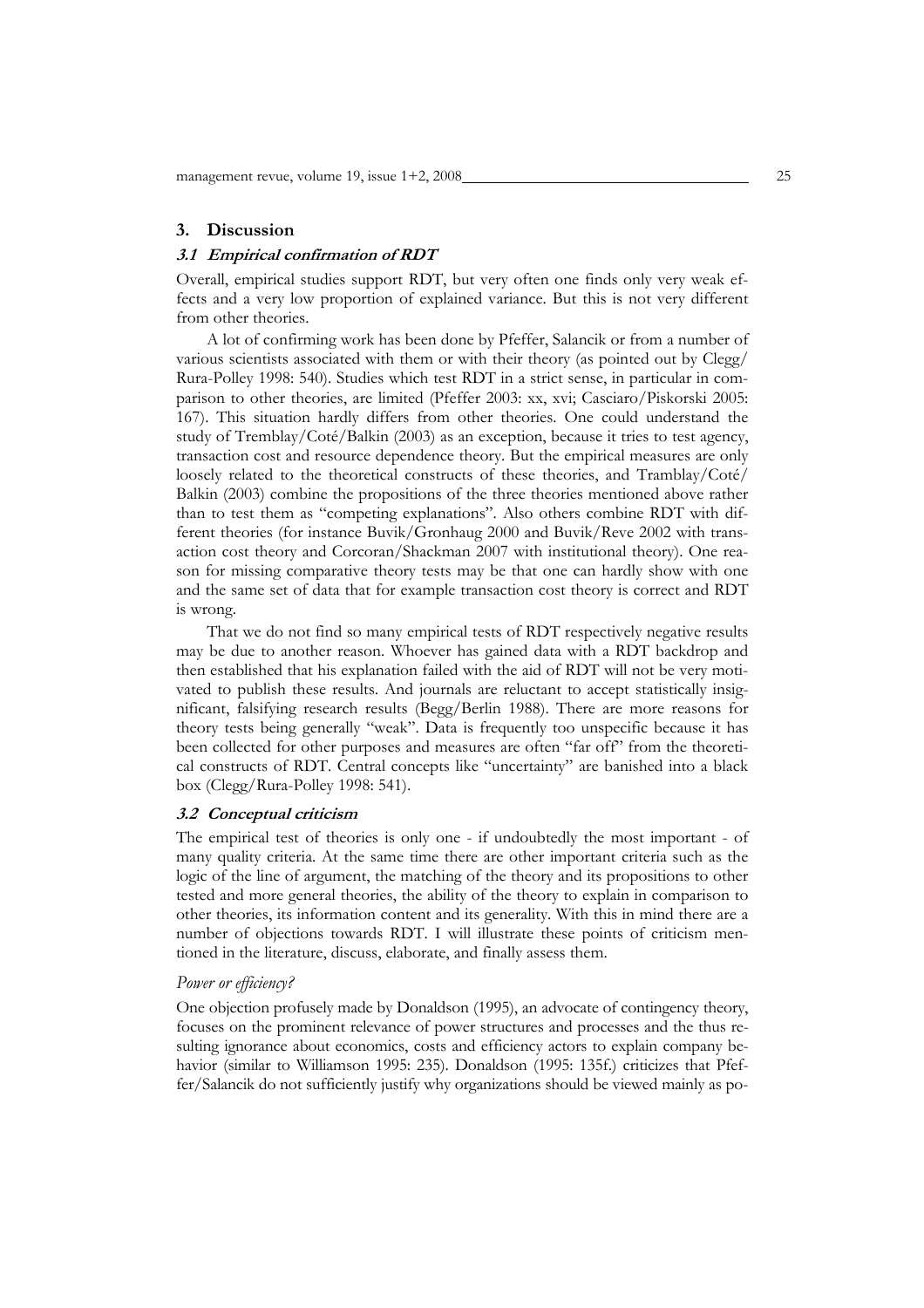litical systems and not or to a lesser extent as technical and economic systems. In particular, economic factors were disregarded to explain mergers. Donaldson (1995: 152) argues that economic theories where costs and efficiency are at the center of attention and not uncertainty or power could also explain many other phenomena just as well or even better than RDT. In addition to this, empirical studies do not measure resource dependency but simply the exchange of goods as usual in economic theory and thus it could be economic and not political power motives that caused the correlation reported in empirical studies (Donaldson 1995: 149f.). This is in my opinion an objection to be taken very seriously, but it is only relevant if one *isolates* the studies about company mergers from the other work by Pfeffer/Salancik. At the end of the day, and Donaldson is right about this with regard to the empirical studies on mergers, Pfeffer/Salancik only assume that propositions are valid for political power mechanisms in their work about company mergers but do not measure power directly or admonish them in their empirical studies to the "black box". However, in other works they try to test propositions about power mechanisms and their relevance for the explanation of organizational actions, processes and structures (e.g. Salancik/Pfeffer 1974; Pfeffer/Moore 1980). Empirical results suggest that power mechanisms cannot be ignored without giving an explanation. To Donaldson, especially the prominent relevance of power is clearly a penetrating thorn in his functionalistic flesh: He also believes the propositions about the distribution of power within an organization are wrong. He sees the distribution of power as the result of a rational process geared to organizational goals and not the product of an informal, political struggle for power (Donaldson 1995: 156f.). Donaldson clearly differentiates between "rational = nonpolitical" on the one hand and "irrational = political" on the other hand. However, Pfeffer/Salancik are just about to give up this simple point of view. First of all, by no means they deny that egoistic actors orient their interests around organizational goals. Organizational goals (let's assume for once that they exist) create constraints, a type of "corridor" for egoistic actions. At the same time, actors try to assert their interests and it is in my opinion unrealistic to assume that power is not used in this situation. Secondly, Pfeffer/Salancik explicitly say that the distribution of power is at least partly or sometimes functional to realizing organizational goals. Actors are more likely to receive and retain power if they can attain critical resources, and the critical resources are functionally related closely to organizational goals. However, distribution of power is not always positively functional. It can also reinforce itself and be dysfunctional. The criticism by Donaldson is thus in my opinion not very convincing as Pfeffer/Salancik are specifically not taking the tortuous path of crating a dichotomy of "political irrational" versus "nonpolitical rational" structures and processes.

One objection which can hardly to be taken seriously is Donaldson's criticism of the world-view of Pfeffer/Salancik's work and their opinion about managers "... the background world-view behind resource dependence theory is the New Left counterculture of the sixties" (1995: 135) and their view about organizations and their managers being cynical because they overstress the negative aspects of organizations and their actions. Since the validity and not the motivation for the construction of propositions are important, I do not count these claims as being an argument (even if Donaldson were right with regard to the background world-view). However, this does not devalue any other of Donaldson's arguments in any way.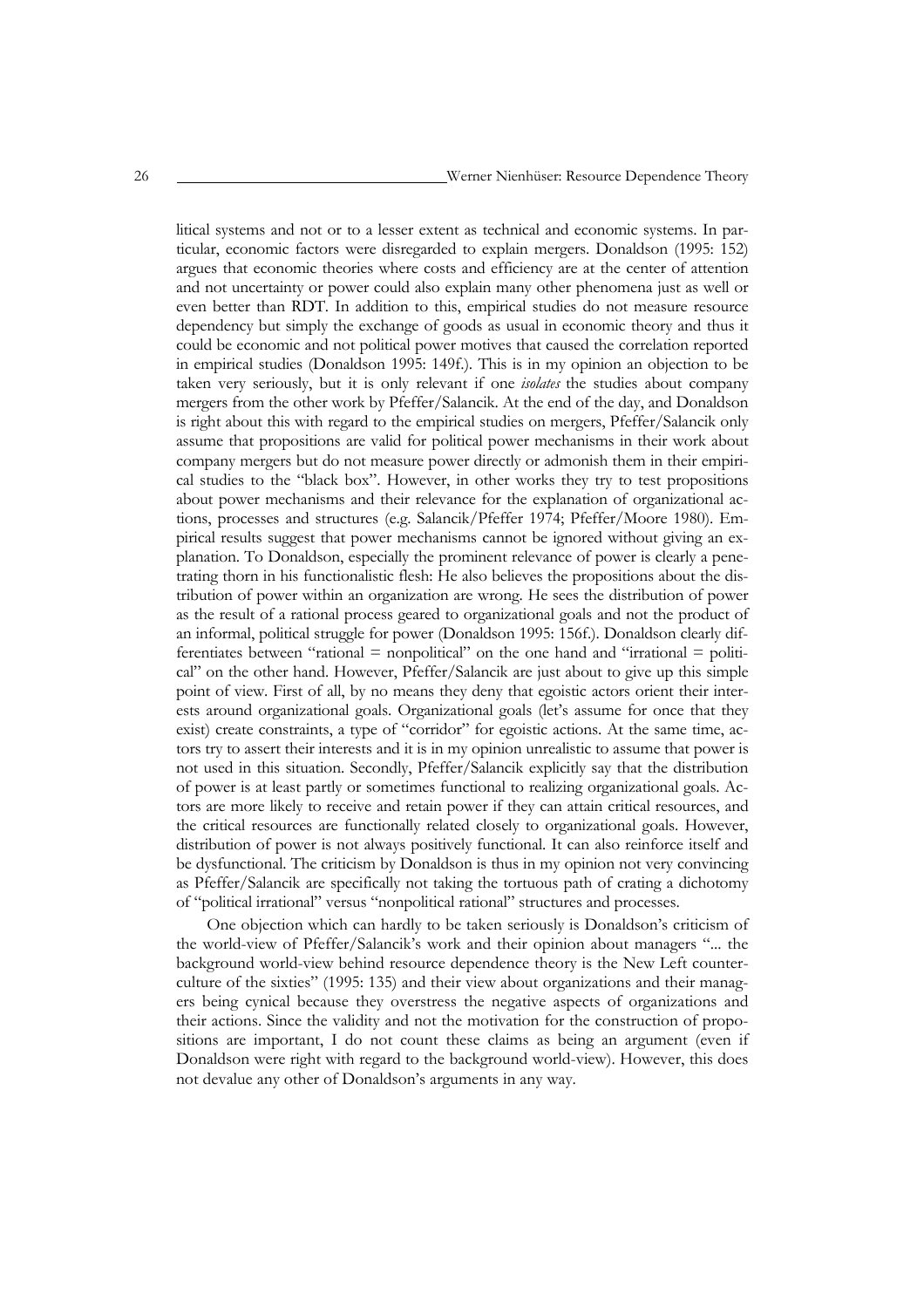## *What are resources? What is power ?*

Two interconnected objections can be analyzed here: on the one part the exclusive confinement to material resources and on the other part the ignoring of power structures which are not only related to objective resources.

The objection that the RD perspective mainly concentrates on material resources (Tolbert 1985) is not wholly true. The exclusion of resources other than material is not mentioned in the theory. It is true, that in empirical studies generally symbolic resources are not taken into account. Basically, it would not be a problem in my opinion to observe authority likewise as a resource, and there are efforts to extend the theory to symbolic resources (Johnson 1995).

Clegg/Rura-Polley (1998: 541) criticize that RDT was based wrongly on too narrow a concept of power over controlling objective resources: Resources but also alternatives and interests are "socially constructed". This criticism is at least partly appropriate: RDT comes too short if one interprets it in a too materialistic or objective way. One cannot only limit oneself to the objective side if one wants to understand processes about power. Because the interests and values of actors but also the resources and resource alternatives are represented in a cognitive way, and these cognitive maps are influenced by socialization processes, for instance - they are socially constructed. By assuming bounded rationality it follows that organizations, and to be precise: individuals in organizations, must estimate and put a value to resources in dependency situations. This estimation is frequently difficult to make and not precise. These estimates and evaluations in turn influence power relationships (Bacharach/Lawler 1976). Underestimates of one's own and overestimates about the resources of others lead to increased "perceived" dependency and thus to power advantages for others. A manipulation of perceived importance of resources can be used as an instrument of power. In the somewhat technically sounding theoretical language of Emerson's exchange theory: If actor A can create the illusion for actor B that the resources controlled by A are especially important and in addition convince B that those resources controlled by B are especially unimportant for A then the perceived and thus actionrelevant dependency of B on A increases. In the first case A changes the preferences or values of B, in the second case, the knowledge of B about the values of A (Walton/McKersie 1965 for collective actors).

Including perception, interpretation, and attribution processes and their influence as a means of carrying out power is thus already established in RDT or in its respective core theory (Salancik/Cooper Brindle 1997: 116; Pfeffer 1981). Criticism is less aimed at the theory itself. It more so applies to empirical studies. It would be worth exhausting the potential of RDT more in the future.

## *Information content: overall acceptable, questionable in part but can be improved*

On the whole, the information content of RDT is acceptable. Thus, the propositions can be tested empirically. However, some basic assumptions are indeed problematic, the content of the information is dangerously low. For instance: Pfeffer/Salancik say that in case of changes in the amount or distribution of critical resources in the environment a) one should expect changes in the distribution of power, but it could also be the case, that b) actors are so powerful beyond their pure control of resources that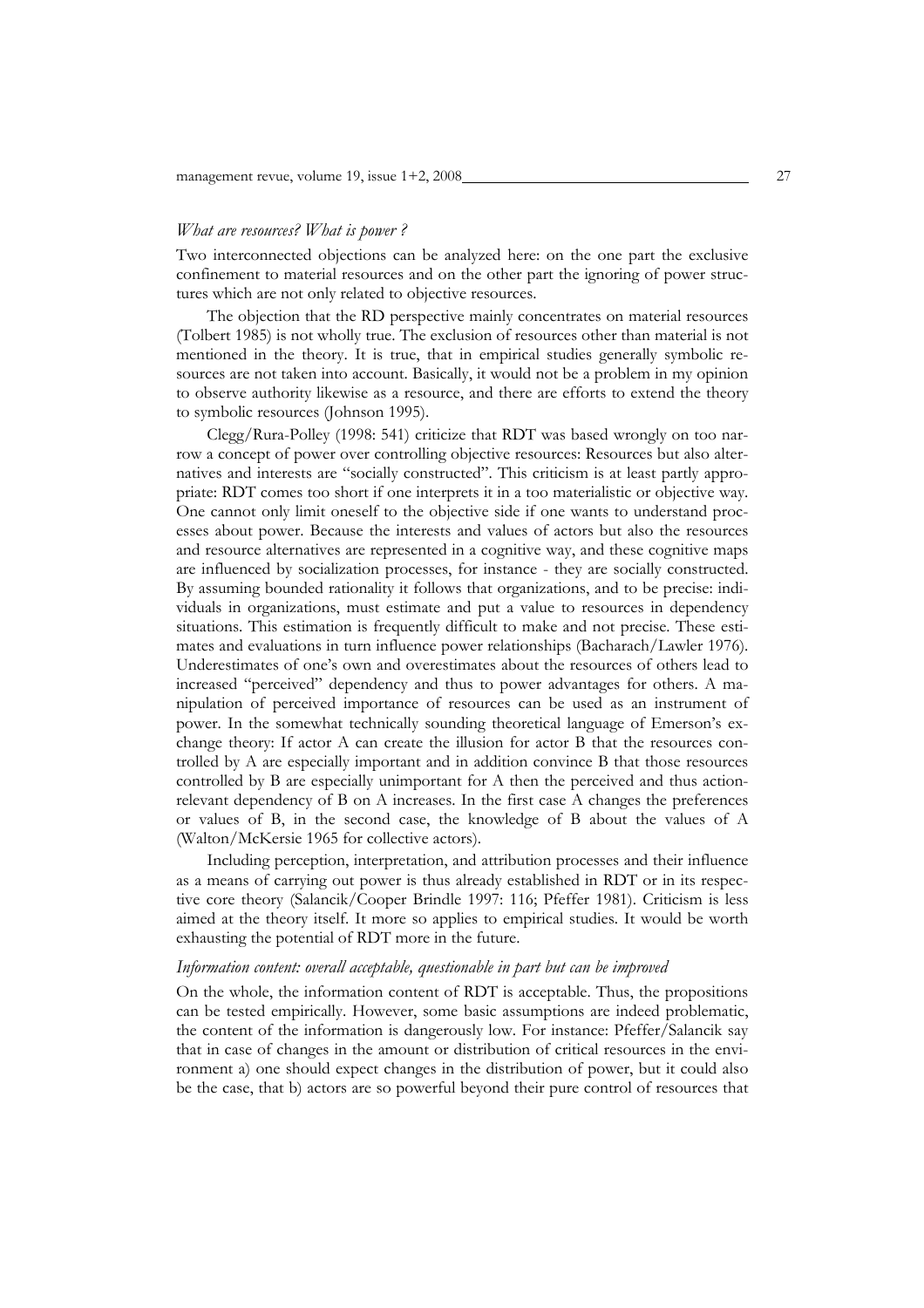they are able to withstand the changes. But under which conditions do changes lead to (a) or (b)? Precise statements are lacking here although they could be made if one would take into account the above mentioned work by Boeker (1992) about the conditions under which managers can "stay". RDT theorists should thus pre-determine which resources are critical in which situation and then predict which people in which positions control these resources. In less successful or even bankrupt organizations there should be a lower correlation between resource control and power than in successful organizations.

A proposition that is similarly problematic is the following one: Organizations fit into their environment or they change the environment. The content of information in this statement is less than in most varieties of contingency theory which ignores that organizations influence their environment and due to this limitation has *more* information content. More precise statements are necessary in RDT. It should be determined under which conditions organizations fit into, resist or change the environment etc. A starting point can be found in Oliver (1991) who systematically elaborates a typology of (re-)actions of organizations to changes in the environment.

## **4. Summary**

This article wanted to clarify to which extent RDT can explain behavior of organizations. A theory's potential and real explanation power can be assessed at best by assessing whether core propositions are informative or not, applicable to a large number of phenomena, realistic and empirically tested – or at least testable - and confirmed.

The *information content* in RDT is only problematic for some but at the same time important propositions. Thus, it is necessary to create more precise propositions about which conditions are required for organizations to fit into their environment, to resist or to actively change their environment. Such propositions are available (Oliver 1991). Further adaptations of RDT could easily refer back to this. The relationship between securing resources and power also has to be clarified. The specification needs requirements under which the power of certain actors either decrease due to their discontinued contribution to securing resources and organizational goals, or when actors "retain their power" even with a decreasing contribution. Fligstein (1987) and Boeker (1992) have developed some propositions which could be integrated into RDT. This means the information content can be increased.

The range of phenomena that can be explained by RDT, is quite broad. As RDT is based on assumptions on exchange processes in general, various phenomena of firm or organizational behavior can be explained. The area of application of RDT should roughly correspond with that of transaction cost theory. Thus there are surveys which investigate the emergence and change of organizational structures, how relationships are built between organizations (such as mergers but also customer and supply relationships etc.), how resources are allocated within organizations, how boards are structured etc., phenomena for which RDT does not have a collective noun but which should correspond to what one would call "institutional arrangements" in transaction cost theory (Williamson 1985).

The *realisticality of the basic assumptions* is high for the following reasons: RDT does not view organizations as formations with homogeneous interests but assumes differ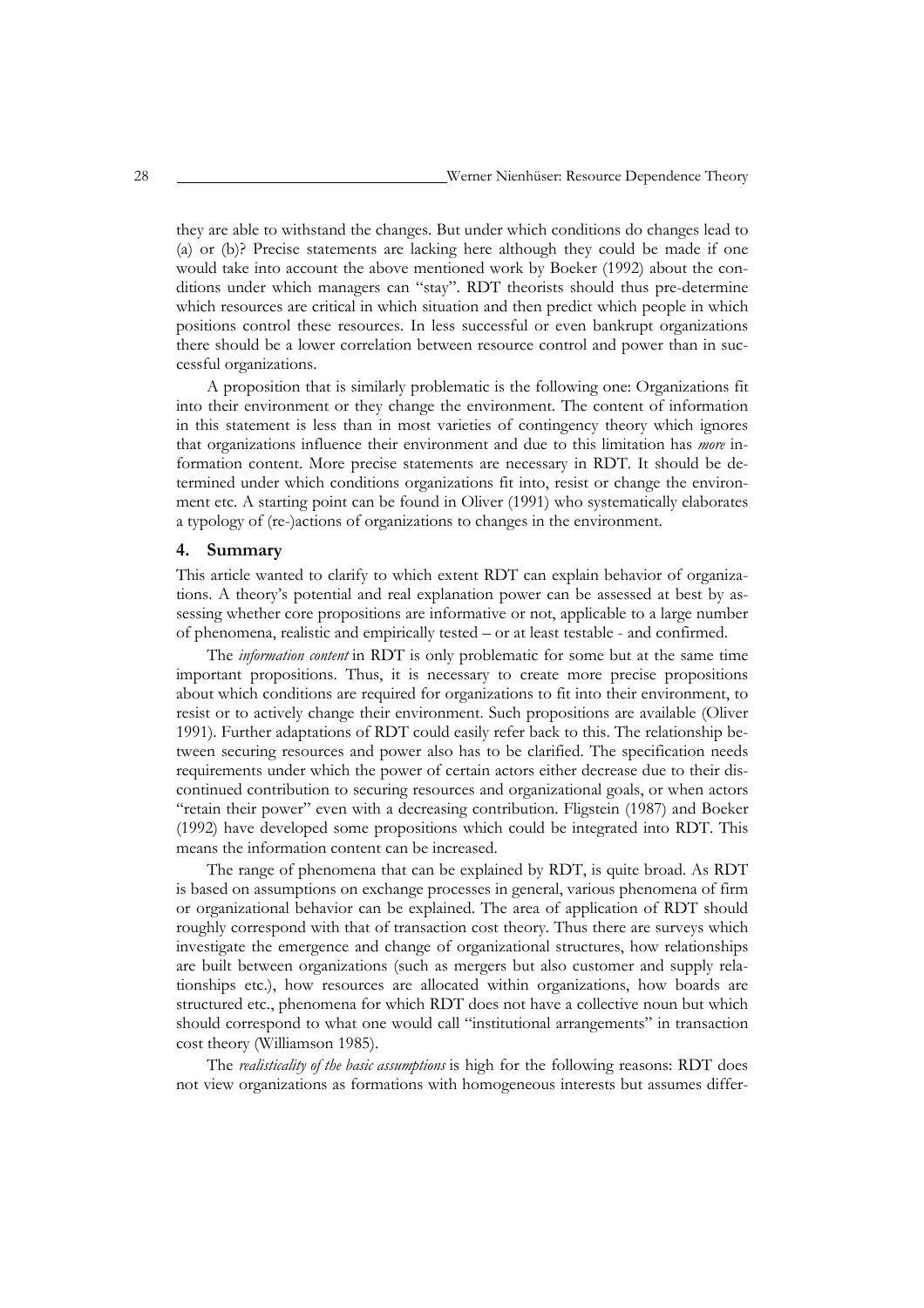ent interests that lead to conflicts in which the actors within and outside the organization use their power to realize their interests. The power mechanism, striving for retaining and extending power, plays a large role without ignoring the importance of efficiency. For actors to retain power, a minimum measure of efficiency or at least effectiveness it is necessary. To give an example: a company which can no longer attain goals cannot provide management with any positions, management loses its power (at least in this company). RDT is also realistic about the role of management: The ability of management to act is limited by resources. Apart from this, RDT assumes that bounded rationality applies for managers: the perception of the environment is directed and filtered by cognitive structures which are learnt through socialization and cognitive capacities to process information are seen as limited. Thus, it is not environment or resources that determine how organizational core groups decide or act, but cognitively and socially constructed environment. One further point that contributes to the theory being true to life: The organization is not viewed as simply adapting to a more or less "dynamic" environment. Rather RDT assumes that organizations create their environment too, change, disprove resistance etc. It would be very strange in my opinion if one should explain the behavior of multinational corporations with hundreds of thousands of employees and profits which exceed the GNP of states by a theory that assumes that organizations purely adapt to their environments.

The *empirical corroboration* is exceedingly good, empirical results support RDT propositions on the whole. One must still point out that other theories are usually surrounded by a wreath of empirical results that support them since comparative theory tests and real attempts of falsification appear relatively infrequently (in organizational research as in other sciences). But those few studies that include alternative explanations to RDT (especially Tolbert 1985; Fligstein 1987; Palmer/Barber/Zhou/Soysal 1995) reach conclusions that partially or in connection with other variables (above all legitimacy) support RDT.

On the whole, Resource Dependence Theory thus significantly contributes to explaining behavior, structure, stability, and change of organizations. In short: it can explain behavior of organizations well.

#### **References**

- Allen, M.P./Panian, S.K. (1982): Power, Performance, and Succession in the Large Corporation. In: Administrative Science Quarterly, 27: 538-547.
- Armstrong-Doherty, A.J. (1996): Resource Dependence-Based Perceived Control: An Examination of Canadian Interuniversity-Athletics. In: Journal of Sport Management, 10: 49-64.
- Bacharach, S.B. (1989): Organizational Theories: Some Criteria for Evaluation. In: Academy of Management Review, 14: 496-515

- Bachrach, P./Baratz, M.S. (1977): Macht und Armut. Eine theoretisch-empirische Untersuchung. Frankfurt/M.
- Baker, T./Aldrich, H.E. (2003): The Trouble with Gurus: Responses to Dependence and the Emergence of Employment Practices in Entrepreneurial Firms.
	- www.unc.edu/~healdric/work-papers/wp130.pdf.
- Balkin, D.B./Bannister, B.D. (1993): Explaining Pay Forms for Strategic Employee Groups in Organizations: A Resource Dependence Perspective. In: Journal of Occupational and Organizational Psychology, 66: 139-152.

Bacharach, S.B./Lawler, E.J. (1976): The Perception of Power. In: Social Forces, 55: 123-134.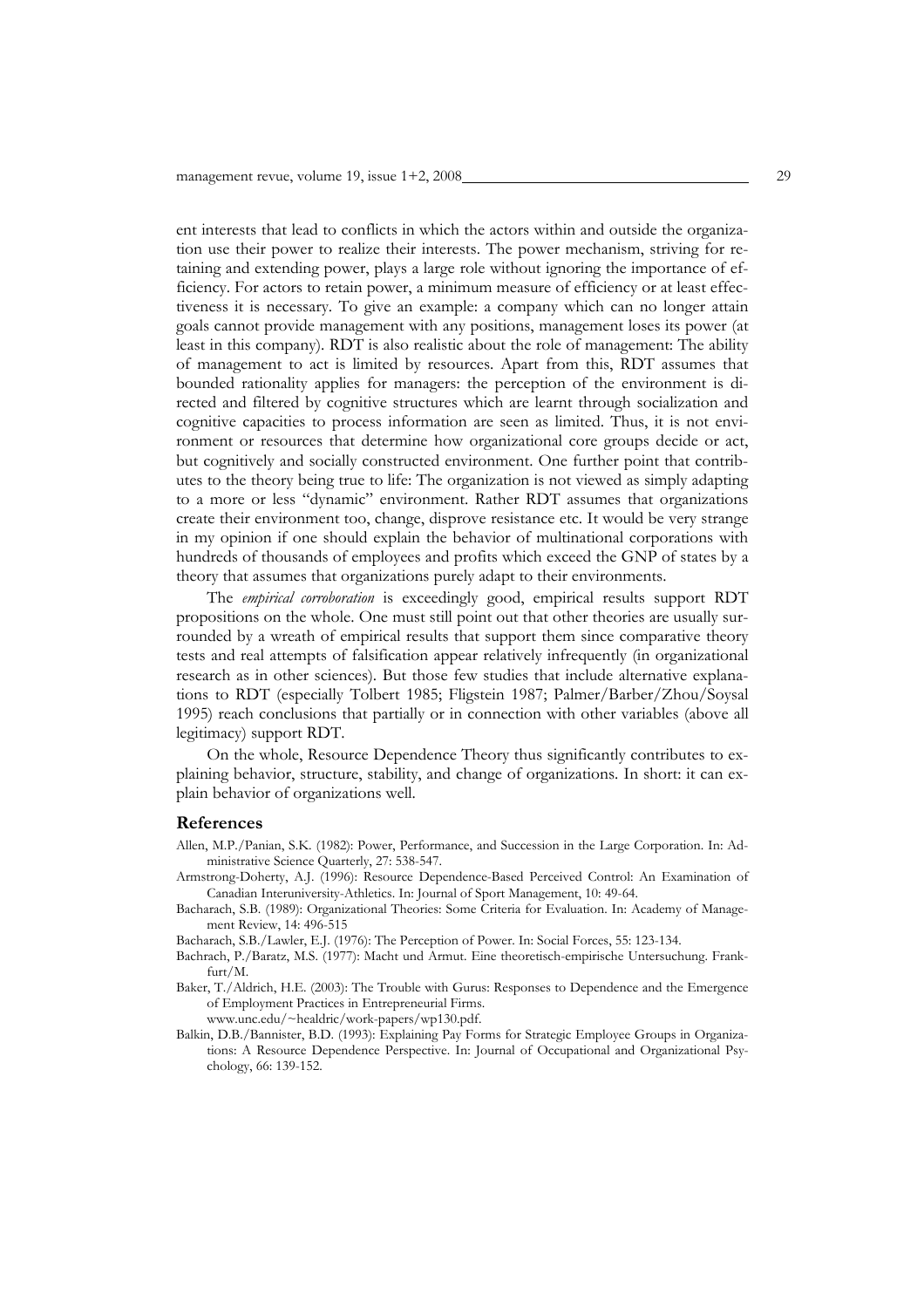- Barney, J.B. (1991): Firm Resources and Sustained Competitive Advantage. In: Journal of Management, 17: 99-120.
- Begg, C.B./Berlin, J.A. (1988): Publication Bias: A Problem in Interpreting Medical Data. In: Journal of the Royal Statistical Society, 151: 419-463.
- Blau, P.M. (1964): Exchange and Power in Social Life. New York.
- Boeker, W. (1992): Power and Managerial Dismissal: Scapegoating at the Top. In: Administrative Science Quarterly, 37: 400-442.
- Boyd, B. (1990): Corporate Linkages and Organizational Environment: A Test of the Resource Dependence Model. In: Strategic Management Journal, 11: 419-430.
- Burkhardt, M.E./Brass, D.J. (1990): Changing Patterns or Patterns of Change: The Effects of a Change in Technology on Social Network Structure and Power. In: Administrative Science Quarterly, 35: 104-127.
- Butler, R./Sohod, S. (1995): Joint-Venture Autonomy: Resource Dependence and Transaction Costs Perspectives. In: Scandinavian Journal of Management, 11: 159-175.
- Buvik, A./Gronhaug, K. (2000): Inter-firm Dependence, Environmental Uncertainty and Vertical Coordination in Industrial Buyer-Seller Relationships. In: Omega, 28: 445-454.
- Buvik, A./Reve, T. (2002): Inter-firm Governance and Structural Power in Industrial Relationships: the Moderating Effect of Bargaining Power on the Contractual Safeguarding of Specific Assets. In: Scandinavian Journal of Management, 18: 261-284.
- Campling, J.T./Cook, J./Michelson, G. (1998): A Strategic Choice-Resource Dependence Analysis of Union Mergers in the British and Australian Broadcasting and Film Industries. In: Journal of Management Studies, 35: 579-600.
- Casciaro, T./Piskorski, M.J. (2005): Power Imbalance, Mutual Dependence, and Constraint Absorption: A Closer Look at Resource Dependence Theory. In: Administrative Science Quarterly, 50: 167-199.
- Chadwick, S. (1997): Resource Dependence in the Further Education Marketplace: Considerations for Managers of College Mergers. In: Journal of Further and Higher Education, 21: 305-316.
- Clegg, S.R./Rura-Polley, T. (1998): Pfeffer, Jeffrey (1946-) and Gerald R. Salancik (1943-96). In: Warner, M. (Ed.): The IEBM Handbook of Management Thinking. London: 537-543.
- Cropanzano, R./Mitchell, M.S. (2005): Social Exchange Theory: An Interdisciplinary Review. In: Journal of Management, 31: 874-900
- Corcoran, D.J./Shackman, J.D. (2007): A Theoretical and Empirical Analysis of the Strategic Value of Beyond Compliance Occupational Health and Safety Programs. In: Journal of Business Strategies, 24: 49-68.
- Donaldson, L. (1995): American Anti-Management Theories of Organizations. Cambridge.
- Dunford, R. (1987): The Suppression of Technology as a Strategy for Controlling Resource Dependence. In: Administrative Science Quarterly, 32: 512-525.
- Emerson, R.M. (1962): Power-Dependence Relations. In: American Sociological Review, 27: 32-41.
- Finkelstein, S. (1997): Interindustry Merger Patterns and Resource Dependence: A Replication and Extension of Pfeffer (1972). In: Strategic Management Journal, 18: 787-810.
- Fligstein, N. (1987): The Intraorganizational Power Struggle: Rise of Finance Personnel to Top Leadership in large Corporations, 1919-1979. In: American Sociological Review, 52: 44-58.
- Gmür, M. (2002): Betriebswirtschaftliche Organisationsforschung zwischen Ökonomie und Sozialwissenschaft: Der Einfluss deutsch- und englischsprachiger Fachzeitschriften auf die Organisationsforschung in Deutschland 1990 – 1999. In: Die Betriebswirtschaft, 62: 533-546.
- Goodstein, J.D. (1994): Institutional Pressures and Strategic Responsiveness: Employer Involvement in Work-Family Issues. In: Academy of Management Journal, 37: 350-382.
- Hambrick, D.C. (1981): Environment, Strategy, and Power within Top Management Teams. In: Administrative Science Quarterly, 26: 253-275.
- Hambrick, D.C./Finkelstein, S. (1995): The Effects of Ownership Structure on Conditions at the Top: The Case of CEO Pay Raises. In: Strategic Management Journal, 16: 175-193.
- Handfield, R.B. (1993): A Resource Dependence Perspective of Just-in-Time Purchasing. In: Journal of Operations Management, 11: 289-311.
- Hickson, D.J./Hinings, C.R./Lee, C.A./Schneck, R.E./Pennings, J.M. (1971): A Strategic Contingencies' Theory of Intraorganizational Power. In: Administrative Science Quarterly, 16: 216-229.
- Hillman, A. J./Shropshire, C./Cannella Jr., A. A. (2007): Organizational Predictors of Women on Corporate Boards. In: Academy of Management Journal, 50: 941 - 952.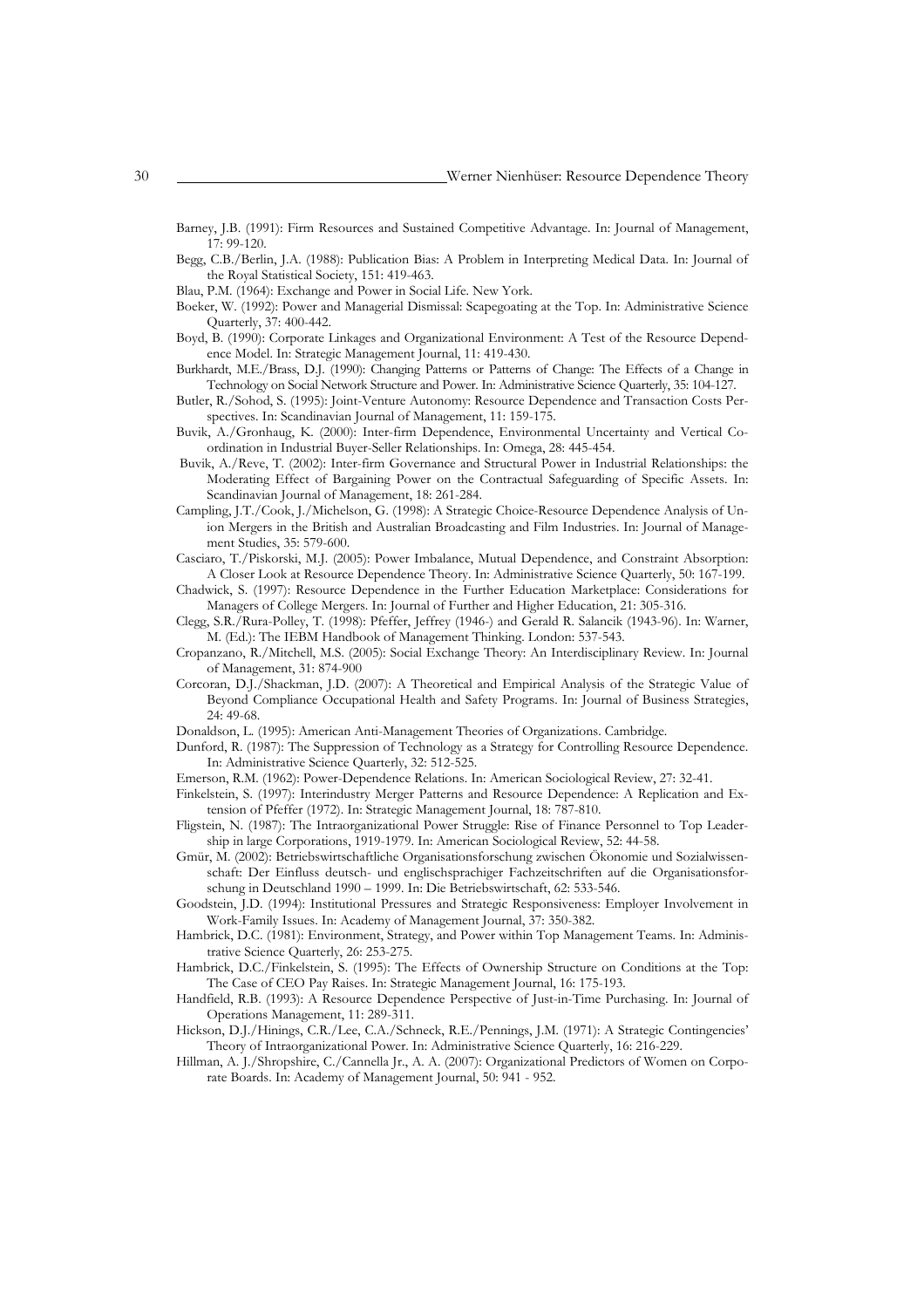- Hinings, D.J./Hickson, D.J./Pennings, J.M./Schneck, R.E. (1974): Structural Conditions of Intraorganizational Power. In: Administrative Science Quarterly, 19: 22-43.
- Ingram, P./Simons, T. (1995): Institutional and Resource Dependence Determinants of Responsiveness to Work-Family Issues. In: Academy of Management Journal, 38: 1466-1482.
- Jacobs, D. (1974): Dependency and Vulnerability: An Exchange Approach to the Control of Organizations. In: Administrative Science Quarterly, 19: 45-59.
- Johnson, D.E. (1995): Transactions in Symbolic Resources: A Resource Dependence Model of Congressional Delibaration. In: Sociological Perspectives, 38: 151-173.
- Jun, S.P./Armstrong, G.M. (1997): The Bases of Power in Churches: An Analysis from a Resource Dependence Perspective. In: The Social Science Journal, 34: 105-130.
- Knyphausen-Aufseß, D. zu (1997): On our way to a resource orientated paradigma? Resource-Dependence-Theory of Organisations and Resource-based View of Strategic Management in Comparison. In: Ortmann, G./Sydow, J./Türk, K. (Eds.): Theories of Organisations. Opladen: 452-480.
- Lachman, R. (1989): Power From What? Reexamination of Its Relationships with Structural Conditions. In: Administrative Science Quarterly, 34: 231-251.
- Lang, J.R./Lockhart, D.E. (1990): Increased Environmental Uncertainty and Changes in Board Linkage Pattern. In: Academy of Management Journal, 33: 106-128.
- Lieberson, S./O'Connor, J.F. (1972): Leadership and Organizational Performance: A Study of Large Corporations. In: American Sociological Review, 37: 117-130.
- Medcof, J.W. (2001): Resource-based Strategy and Managerial Power in Networks of Internationally Dispersed Technology Units. In: Strategic Management Journal, 22: 999-1012.
- Meznar, M.B./Nigh, D. (1995): Buffer or Bridge? Environmental and Organizational Determinants of Public Affairs in American Firms. In: Academy of Management Journal, 38: 975-996.
- Morgan, H./Milliken, F.J. (1992): Keys to Action: Understanding Differences in Organizations' Responsiveness to Work-and-Family Issues. In: Human Resource Management, 31: 227-248.
- Oliver, C. (1991): Strategic Responses to Institutional Processes. In: Academy of Management Review, 16: 145-179.
- Palmer, D./Barber, B.M./Zhou, X./Soysal, Y. (1995): The Friendly and Predatory Acquisition of Large U.S. Corporations in the 1960s: The Other Contested Terrain. In: American Sociological Review, 60: 469-499.
- Pfeffer, J. (1972a): Interorganizational Influence and Managerial Attitudes. In: Academy of Management Journal, 15: 317-330.
- Pfeffer, J. (1972b): Merger as a Response to Organizational Interdependence. In: Administrative Science Quarterly, 17: 382-394.
- Pfeffer, J. (1972c): Size and Composition of Corporate Board of Directors: The Organization and its Environment. In: Administrative Science Quarterly, 17: 218-228.
- Pfeffer, J. (1973): Size, Composition, and Function of Hospital Board of Directors: A Study of Organization-Environment Linkage. In: Administrative Science Quarterly, 18: 349-364.
- Pfeffer, J. (1981): Management as Symbolic Action: The Creation and Maintenance of Organizational Paradigms. In: Staw, B. M./Cummings, L.L. (Eds.): Research in Organizational Behavior, Vol. 3. Greenwich: 1-52.
- Pfeffer, J. (2003): Introduction into the Classic Edition. In: Pfeffer, J./Salancik, G.R.: The External Control of Organizations. A Resource Dependence Perspective. Stanford: xi-xxix.
- Pfeffer, J. (2005): Developing Resource Dependence Theory: How Theory is Affected by its Environment. In: Smith, K.G./Hitt, M.A. (Hg.): Great Minds in Management. The Process of Theory Development. Oxford: 436-459.
- Pfeffer, J./Davis-Blake, A. (1987): Understanding Organizational Wage Structures: A Resource Dependence Approach. In: Academy of Management Journal, 30: 437-455.
- Pfeffer, J./Moore, W.L. (1980): Power in University Budgeting: A Replication and Extension. In: Administrative Science Quarterly, 25: 637-653.
- Pfeffer, J./Salancik, G.R. (1977): Organizational Context and the Characteristics and Tenure of Hospital Administrators. In: Academy of Management Journal, 20: 74-88.
- Pfeffer, J./Salancik, G.R. (1978/2003): The External Control of Organizations. A Resource Dependence Perspective. New York.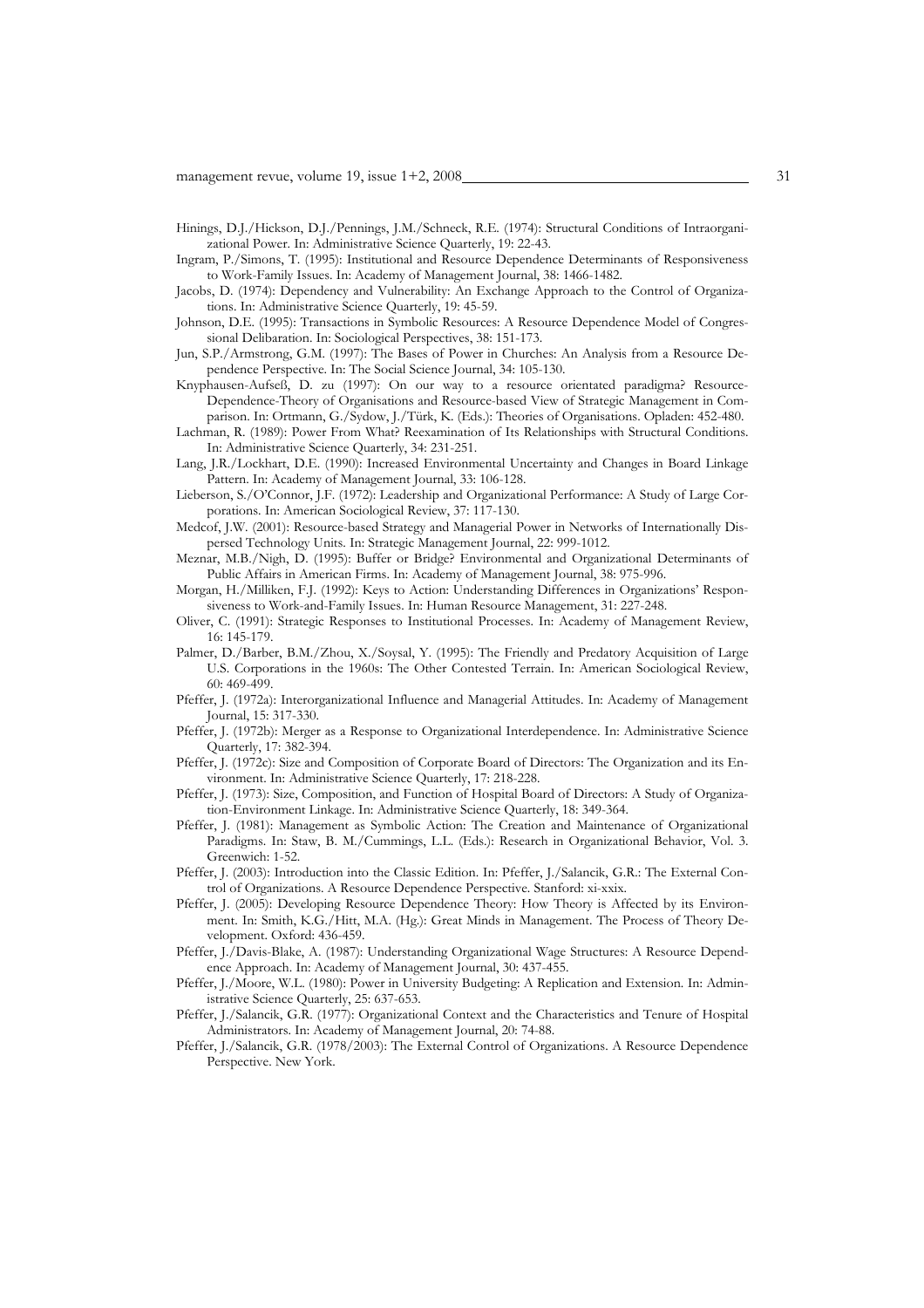- Provan, K.G./Beyer, J.M./Kruytbosch, C. (1980): Environmental Linkages and Power in Resource-Dependence Relations between Organizations. In: Administrative Science Quarterly, 25: 200-225.
- Provan, K.G./Skinner, S.J. (1989): Interorganizational Dependence and Control as Predictors of Opportunism in Dealer-Supplier Relations. In: Academy of Management Journal, 32: 202-212.
- Saidel, J.R. (1991): Resource Interdependence: The Relationship Between State Agencies and Nonprofit Organizations. In: Public Administration Review, 51: 543-553.
- Salancik, G.R. (1979): Interorganizational Dependence and Responsiveness to Affirmative Action: The Case of Women and Defense Contractors. In: Academy of Management Journal, 22: 3375-394.
- Salancik, G.R./Cooper Brindle, M. (1997): The Social Ideologies of Power in Organizational Decisions. In: Shapira, Z. (Ed.): Organizational Decision Making. New York: 111-132.
- Salancik, G.R./Goodrick, E. (1996): Organizational Discretion in Responding to Institutional Practices: Hospitals and Cesarean Births. In: Administrative Science Quarterly, 41: 1-28.
- Salancik, G.R./Pfeffer, J. (1974): The Bases and Use of Power in Organizational Decision Making: The Case of a University. In: Administrative Science Quarterly, 19: 453-473.
- Salancik, G.R./Pfeffer, J. (1977): Constraints on Administrator Discretion. The Limited Influence of Mayors on City Budgets. In: Urban Affairs Quarterly, 12: 475-498.
- Salancik, G.R./Pfeffer, J. (1980): Effects of Ownership and Performance on Executive Tenure in U.S. Corporations. In: Academy of Management Journal, 23: 653-664.
- Saunders, C.S./Scamell, R. (1982): Intraorganizational Distribution of Power: Replication Research. In: Academy of Management Journal, 25: 192-200.
- Schreyögg, G./Papenheim-Tockhorn, H. (1995): Personelle Verflechtungen als Ressourcenmanagement Eine Längsschnittstudie zur Kooptationspolitik deutscher Großunternehmen auf der Basis der Broken-tie-Methode. In: Schreyögg, G./Sydow, J. (Eds.): Managementforschung 5: Empirische Studien. Berlin; New York 1995: 107-165.
- Scott, W.R. (1995): Institutions and Organizations. Thousand Oaks, CA.
- Scott, W.R. (Hg.) (1994): Organizational Sociology. Dartmouth.
- Sheppard, J.P. (1995): A Resource Dependence Approach to Organizational Failure. In: Social Science Research, 24: 28-62.
- Simon, H.A. (1957): Models of Man. NewYork.
- Skinner, S.J./Guiltinan, J.P. (1986): Extra-network Linkages, Dependence, and Power. In: Social Forces, 64: 702-713.
- Taylor, M./Kissling, C. (1983): Resource Dependence, Power Networks and the Airline System of the South Pacific. In: Regional Studies, 17: 237-250.
- Thompson, J.D. (1967): Organizations in Action. New York.
- Tolbert, P.S. (1985): Institutional Environments and Resource Dependence: Sources of Administrative Structure in Institutions of Higher Education. In: Administrative Science Quarterly, 30: 1-13.
- Tremblay, M./Côté, J./Balkin, D. B. (2003): Explaining Sales Pay Strategy Using Agency, Transaction Cost and Resource Dependence Theories. In: Journal of Management Studies, 40: 1651- 682.
- Üsdiken, B./Pasadeos, Y. (1995): Organizational Analysis in North America and Europe: A Comparison of Co-Zitation Network. In: Organization Studies, 16: 503-526.
- Walton, R.R./McKersie, R.B. (1965): A Behavioral Theory of Labor Negotiations. New York, London.
- Westphal, J.D./Zajac, E.J. (1995): Who Shall Govern? CEO/Board Power, Demographic Similarity, and new Director Selection. In: Administrative Science Quarterly, 40: 60-83.
- White, P.E. (1974): Resources as Determinants of Organizational Behavior. In: Administrative Science Quarterly, 16: 366-379.
- Williamson, O.E. (1985): The Economic Institutions of Capitalism. New York.
- Williamson, O.E. (1995): Transaction Cost Economics and Organization Theory. In: Williamson, O.E. (Ed.): Organization Theory. From Chester Barnard to the Present and Beyond. New York/Oxford: 207-256.
- Wright, P.M./McMahan, G.C. (1999): Theoretical Perspectives for Strategic Human Resource Management. In: Schuler, R.S./Jackson, S.E. (Eds.): Strategic Human Resource Management. Oxford, Malden (MA): 49-72.
- Zinn, J.S./Weech, R.J./Brannon, D. (1998): Resource Dependence and Institutional Elements in Nursing Home TQM Adoption. In: Health Services Research, 33: 261-273.